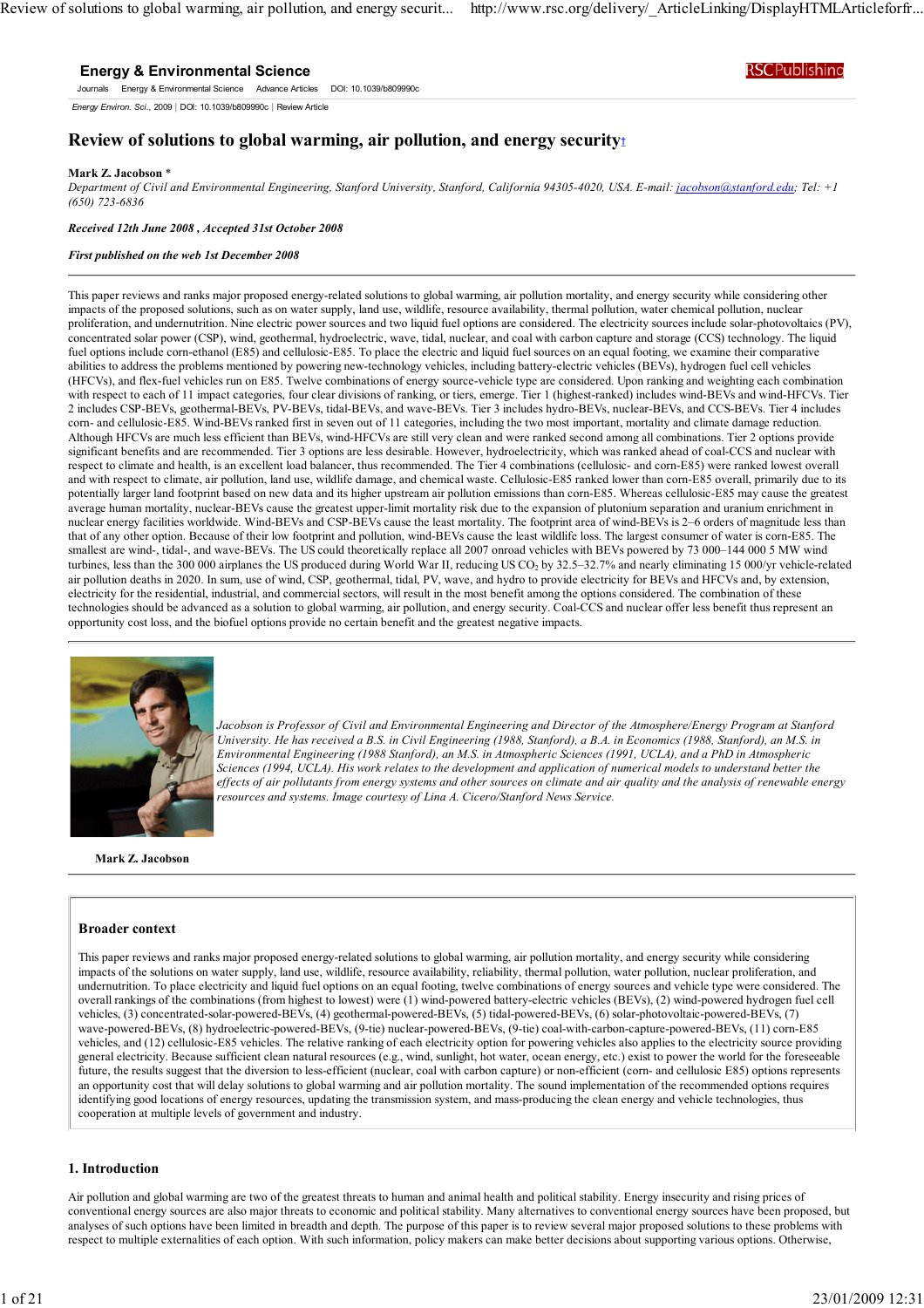market forces alone will drive decisions that may result in little benefit to climate, air pollution, or energy–security problems.

Indoor plus outdoor air pollution is the sixth-leading cause of death, causing over 2.4 million premature deaths worldwide.<sup>1</sup> Air pollution also increases asthma, respiratory illness, cardiovascular disease, cancer, hospitalizations, emergency-room visits, work-days lost, and school-days lost,<sup>2,3</sup> all of which decrease economic output, divert resources, and weaken the security of nations.

Global warming enhances heat stress, disease, severity of tropical storms, ocean acidity, sea levels, and the melting of glaciers, snow pack, and sea ice.<sup>5</sup> Further, it shifts the location of viable agriculture, harms ecosystems and animal habitats, and changes the timing and magnitude of water supply. It is due to the globally-averaged difference between warming contributions by greenhouse gases, fossil-fuel plus biofuel soot particles, and the urban heat island effect, and cooling contributions by non-soot aerosol particles  $(Fig. 1)$ . The primary global warming pollutants are, in order, carbon dioxide gas, fossil-fuel plus biofuel soot particles, methane gas, <u>46–10</u> halocarbons, tropospheric ozone, and nitrous oxide gas.<sup>5</sup> About half of actual global warming to date is being masked by cooling aerosol particles (Fig. 1 and ref. 5), thus, as such particles are removed by the clean up of air pollution, about half of hidden global warming will be unmasked. This factor alone indicates that addressing global warming quickly is critical. Stabilizing temperatures while accounting for anticipated future growth, in fact, requires about an 80% reduction in current emissions of greenhouse gases and soot particles.



Fig. 1 Primary contributions to observed global warming from 1750 to today from global model calculations. The fossil-fuel plus biofuel soot estimate $4$ accounts for the effects of soot on snow albedo. The remaining numbers were calculated by the author. Cooling aerosol particles include particles containing sulfate, nitrate, chloride, ammonium, potassium, certain organic carbon, and water, primarily. The sources of these particles differ, for the most part, from sources of fossil-fuel and biofuel soot.

Because air pollution and global warming problems are caused primarily by exhaust from solid, liquid, and gas combustion during energy production and use, such problems can be addressed only with large-scale changes to the energy sector. Such changes are also needed to secure an undisrupted energy supply for a growing population, particularly as fossil-fuels become more costly and harder to find/extract.

This review evaluates and ranks 12 combinations of electric power and fuel sources from among 9 electric power sources, 2 liquid fuel sources, and 3 vehicle technologies, with respect to their ability to address climate, air pollution, and energy problems simultaneously. The review also evaluates the impacts of each on water supply, land use, wildlife, resource availability, thermal pollution, water chemical pollution, nuclear proliferation, and undernutrition.

Costs are not examined since policy decisions should be based on the ability of a technology to address a problem rather than costs (e.g., the U.S. Clean Air Act Amendments of 1970 prohibit the use of cost as a basis for determining regulations required to meet air pollution standards) and because costs of new technologies will change over time, particularly as they are used on a large scale. Similarly, costs of existing fossil fuels are generally increasing, making it difficult to estimate the competitiveness of new technologies in the short or long term. Thus, a major purpose of this paper is to provide quantitative information to policy makers about the most effective solutions to the problem discussed so that better decisions about providing incentives can be made.

The electric power sources considered here include solar photovoltaics (PV), concentrated solar power (CSP), wind turbines, geothermal power plants, hydroelectric power plants, wave devices, tidal turbines, nuclear power plants, and coal power plants fitted with carbon capture and storage (CCS) technology. The two liquid fuel options considered are corn-E85 (85% ethanol; 15% gasoline) and cellulosic-E85. To place the electric and liquid fuel sources on an equal footing, we examine their comparative abilities to address the problems mentioned by powering new-technology vehicles, including battery-electric vehicles (BEVs), hydrogen fuel cell vehicles (HFCVs), and E85-powered flex-fuel vehicles. We examine combinations of PV-BEVs, CSP-BEVs, wind-BEVs, wind-HFCVs, geothermal-BEVs, hydroelectric-BEVs, wave-BEVs, tidal-BEVs, nuclear-BEVs, CCS-BEVs, corn-E85 vehicles, and cellulosic-E85 vehicles. More combinations of electric power with HFCVs were not compared simply due to the additional effort required and since the options examined are the most commonly discussed. For the same reason, other fuel options, such as algae, butanol, biodiesel, sugar-cane ethanol, or hydrogen combustion; electricity options such as biomass; vehicle options such as hybrid vehicles, heating options such as solar hot water heaters; and geoengineering proposals, were not examined.

In the following sections, we describe the energy technologies, evaluate and rank each technology with respect to each of several categories, then provide an overall ranking of the technologies and summarize the results.

# 2. Description of technologies

Below different proposed technologies for addressing climate change and air pollution problems are briefly discussed.

#### 2a. Solar photovoltaics (PVs)

Solar photovoltaics (PVs) are arrays of cells containing a material that converts solar radiation into direct current (DC) electricity.<sup>11</sup> Materials used today include amorphous silicon, polycrystalline silicon, micro-crystalline silicon, cadmium telluride, and copper indium selenide/sulfide. A material is doped to increase the number of positive (p-type) or negative (n-type) charge carriers. The resulting p- and n-type semiconductors are then joined to form a p–n junction that allows the generation of electricity when illuminated. PV performance decreases when the cell temperature exceeds a threshold of 45 °C.<sup>12</sup> Photovoltaics can be mounted on roofs or combined into farms. Solar-PV farms today range from 10–60 MW although proposed farms are on the order of 150 MW.

#### 2b. Concentrated solar power (CSP)

Concentrated Solar Power is a technology by which sunlight is focused (concentrated) by mirrors or reflective lenses to heat a fluid in a collector at high temperature. The heated fluid (e.g., pressurized steam, synthetic oil, molten salt) flows from the collector to a heat engine where a portion of the heat (up to 30%) is converted to electricity.<sup>13</sup> One type of collector is a set of parabolic-trough (long U-shaped) mirror reflectors that focus light onto a pipe containing oil that flows to a chamber to heat water for a steam generator that produces electricity. A second type is a central tower receiver with a field of mirrors surrounding it. The focused light heats molten nitrate salt that produce steam for a steam generator. By storing heat in a thermal storage media, such as pressurized steam, concrete, molten sodium nitrate, molten potassium nitrate, or purified graphite within an insulated reservoir before producing electricity, the parabolic-trough and central tower CSP plants can reduce the effects of solar intermittency by producing electricity at night. A third type of CSP technology is a parabolic dish-shaped (e.g., satellite dish) reflector that rotates to track the sun and reflects light onto a receiver, which transfers the energy to hydrogen in a closed loop. The expansion of hydrogen against a piston or turbine produces mechanical power used to run a generator or alternator to produce electricity. The power conversion unit is air cooled, so water cooling is not needed. Thermal storage is not coupled with parabolic-dish CSP.

# 2c. Wind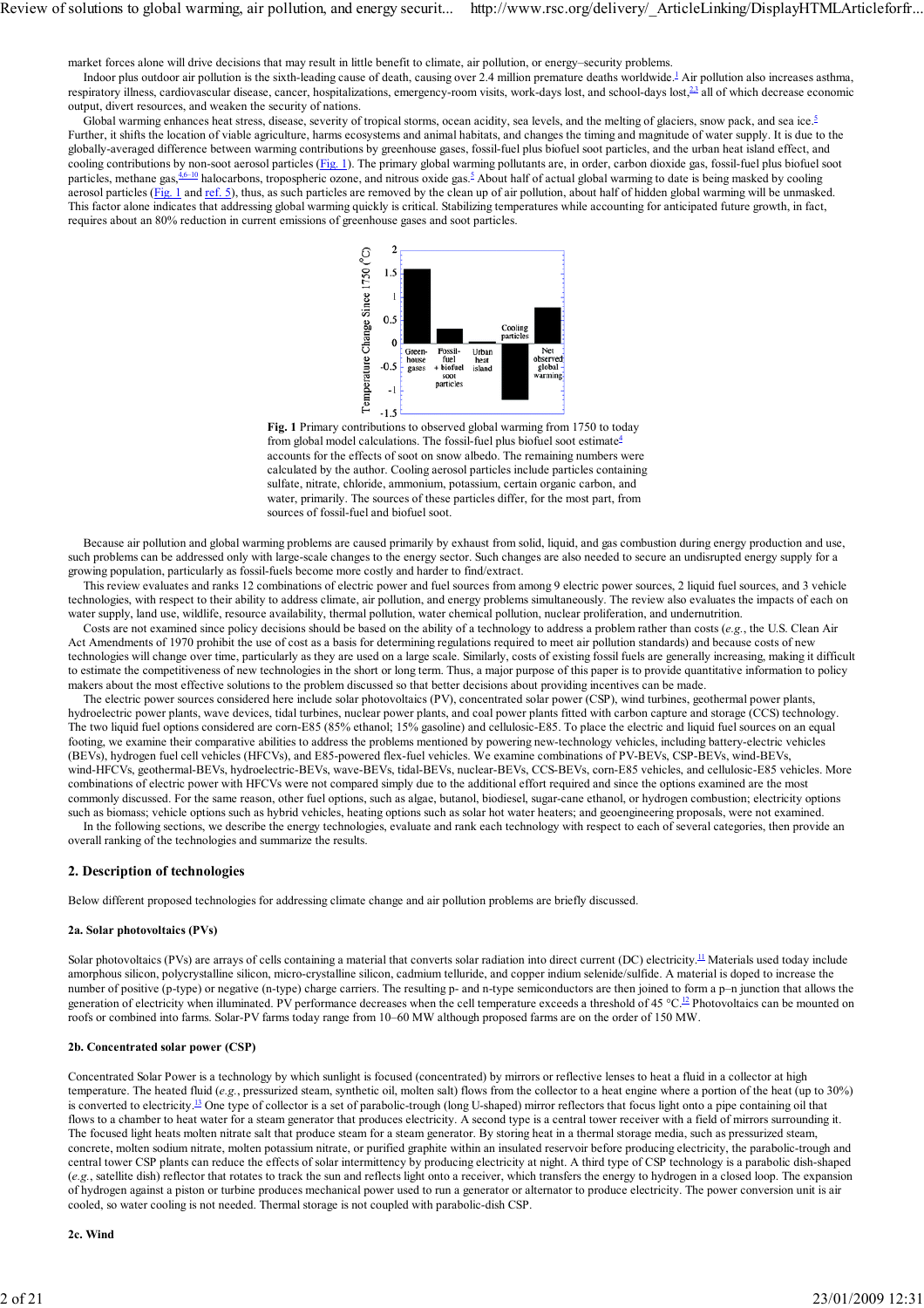Wind turbines convert the kinetic energy of the wind into electricity. Generally, a gearbox turns the slow-turning turbine rotor into faster-rotating gears, which convert mechanical energy to electricity in a generator. Some late-technology turbines are gearless. The instantaneous power produced by a turbine is proportional to the third power of the instantaneous wind speed. However, because wind speed frequency distributions are Rayleigh in nature, the average power in the wind over a given period is linearly proportional to the mean wind speed of the Rayleigh distribution during that period.<sup>11</sup> The efficiency of wind power generation increases with the turbine height since wind speeds generally increase with increasing height. As such, larger turbines capture faster winds. Large turbines are generally sited in flat open areas of land, within mountain passes, on ridges, or offshore. Although less efficient, small turbines (e.g., 1-10 kW) are convenient for use in homes or city street canyons.

# 2d. Geothermal

Geothermal energy is energy extracted from hot water and steam below the Earth's surface. Steam or hot water from the Earth has been used historically to provide heat for buildings, industrial processes, and domestic water. Hot water and/or steam have also been used to generate electricity in geothermal power plants. Three major types of geothermal plants are dry steam, flash steam, and binary.<sup>13</sup> Dry and flash steam plants operate where geothermal reservoir temperatures are 180–370 °C or higher. In both cases, two boreholes are drilled – one for steam alone (in the case of dry steam) or liquid water plus steam (in the case of flash steam) to flow up, and the second for condensed water to return after it passes through the plant. In the dry steam plant, the pressure of the steam rising up the first borehole powers a turbine, which drives a generator to produce electricity. About 70% of the steam recondenses after it passes through a condenser, and the rest is released to the air. Since CO<sub>2</sub>, NO, SO<sub>2</sub>, and H<sub>2</sub>S in the reservoir steam do not recondense along with water vapor, these gases are emitted to the air. Theoretically, they could be captured, but they have not been to date. In a flash steam plant, the liquid water plus steam from the reservoir enters a flash tank held at low pressure, causing some of the water to vaporize ("flash"). The vapor then drives a turbine. About 70% of this vapor is recondensed. The remainder escapes with CO<sub>2</sub> and other gases. The liquid water is injected back to the ground. A binary system is used when the reservoir temperature is 120–180 °C. Water rising up a borehole is kept in an enclosed pipe and heats a low-boiling-point organic fluid, such as isobutene or isopentane, through a heat exchanger. The evaporated organic turns a turbine that powers a generator, producing electricity. Because the water from the reservoir stays in an enclosed pipe when it passes through the power plant and is reinjected to the reservoir, binary systems produce virtually no emissions of  $CO<sub>2</sub>$ , NO,  $SO<sub>2</sub>$ , or H<sub>2</sub>S. About 15% of geothermal plants today are binary plants.

# 2e. Hydroelectric

Hydroelectric power is currently the world's largest installed renewable source of electricity, supplying about 17.4% of total electricity in 2005.<sup>14</sup> Water generates electricity when it drops gravitationally, driving a turbine and generator. While most hydroelectricity is produced by water falling from dams, some is produced by water flowing down rivers (run-of-the-river electricity). Hydroelectricity is ideal for providing peaking power and smoothing intermittent wind and solar resources. When it is in spinning-reserve mode, it can provide electric power within 15–30 s. Hydroelectric power today is usually used for peaking power. The exception is when small reservoirs are in danger of overflowing, such as during heavy snowmelt during spring. In those cases, hydro is used for baseload.

# 2f. Wave

Winds passing over water create surface waves. The faster the wind speed, the longer the wind is sustained, the greater the distance the wind travels, and the greater the wave height. The power in a wave is generally proportional to the density of water, the square of the height of the wave, and the period of the wave.<sup>15</sup> Wave power devices capture energy from ocean surface waves to produce electricity. One type of device is a buoy that rises and falls with a wave, creating mechanical energy that is converted to electricity that is sent through an underwater transmission line to shore. Another type is a floating surface-following device, whose up-and-down motion increases the pressure on oil to drive a hydraulic ram to run a hydraulic motor.

# 2g. Tidal

Tides are characterized by oscillating currents in the ocean caused by the rise and fall of the ocean surface due to the gravitational attraction among the Earth, Moon, and Sun.<sup>13</sup> A tidal turbine is similar to a wind turbine in that it consists of a rotor that turns due to its interaction with water during the ebb and flow of a tide. A generator in a tidal turbine converts kinetic energy to electrical energy, which is transmitted to shore. The turbine is generally mounted on the sea floor and may or may not extend to the surface. The rotor, which lies under water, may be fully exposed to the water or placed within a narrowing duct that directs water toward it. Because of the high density of seawater, a slow-moving tide can produce significant tidal turbine power; however, water current speeds need to be at least 4 knots (2.05 m s<sup>-1</sup>) for tidal energy to be economical. In comparison, wind speeds over land need to be about 7 m s<sup>-1</sup> or faster for wind energy to be economical. Since tides run about six hours in one direction before switching directions for six hours, they are fairly predictable, so tidal turbines may potentially be used to supply baseload energy.

#### 2h. Nuclear

Nuclear power plants today generally produce electricity after splitting heavy elements during fission. The products of the fission collide with water in a reactor, releasing energy, causing the water to boil, releasing steam whose enhanced partial pressure turns a turbine to generate electricity. The most common heavy elements split are <sup>235</sup>U and <sup>239</sup>Pu. When a slow-moving neutron hits <sup>235</sup>U, the neutron is absorbed, forming <sup>236</sup>U, which splits, for example, into <sup>92</sup>Kr, <sup>141</sup>Ba, three free neutrons, and gamma rays. When the fragments and the gamma rays collide with water in a reactor, they respectively convert kinetic energy and electromagnetic energy to heat, boiling the water. The element fragments decay further radioactively, emitting beta particles (high-speed electrons). Uranium is originally stored as small ceramic pellets within metal fuel rods. After 18–24 months of use as a fuel, the uranium's useful energy is consumed and the fuel rod becomes radioactive waste that needs to be stored for up to thousands of years. With breeder reactors, unused uranium and its product, plutonium, are extracted and reused, extending the lifetime of a given mass of uranium significantly.

# 2i. Coal–carbon capture and storage

Carbon capture and storage (CCS) is the diversion of  $CO_2$  from point emission sources to underground geological formations (e.g., saline aquifers, depleted oil and gas fields, unminable coal seams), the deep ocean, or as carbonate minerals. Geological formations worldwide may store up to 2000 Gt-CO<sub>2</sub>,<sup>16</sup> which compares with a fossil-fuel emission rate today of ~30 Gt-CO<sub>2</sub> yr<sup>-1</sup>. To date, CO<sub>2</sub> has been diverted underground following its separation from mined natural gas in several operations and from gasified coal in one case. However, no large power plant currently captures CO<sub>2</sub>. Several options of combining fossil fuel combustion for electricity generation with CCS technologies have been considered. In one model,<sup>17</sup> integrated gasification combined cycle (IGCC) technology would be used to gasify coal and produce hydrogen. Since hydrogen production from coal gasification is a chemical rather than combustion process, this method could result in relatively low emissions of classical air pollutants, but CO<sub>2</sub> emissions would still be large<sup>18,19</sup> unless it is piped to a geological formation. However, this model (with capture) is not currently feasible due to high costs. In a more standard model considered here, CCS equipment is added to an existing or new coal-fired power plant. CO<sub>2</sub> is then separated from other gases and injected underground after coal combustion. The remaining gases are emitted to the air. Other CCS methods include injection to the deep ocean and production of carbonate minerals. Ocean storage, however, results in ocean acidification. The dissolved  $CO<sub>2</sub>$  in the deep ocean would eventually equilibrate with that in the surface ocean, increasing the backpressure, expelling  $CO<sub>2</sub>$  to the air. Producing carbonate minerals has a long history. Joseph Black, in 1756, named carbon dioxide "fixed air" because it fixed to quicklime (CaO) to form CaCO<sub>3</sub>. However, the natural process is slow and requires massive amounts of quicklime for large-scale CO<sub>2</sub> reduction. The process can be hastened by increasing temperature and pressure, but this requires additional energy.

#### 2j. Corn and cellulosic ethanol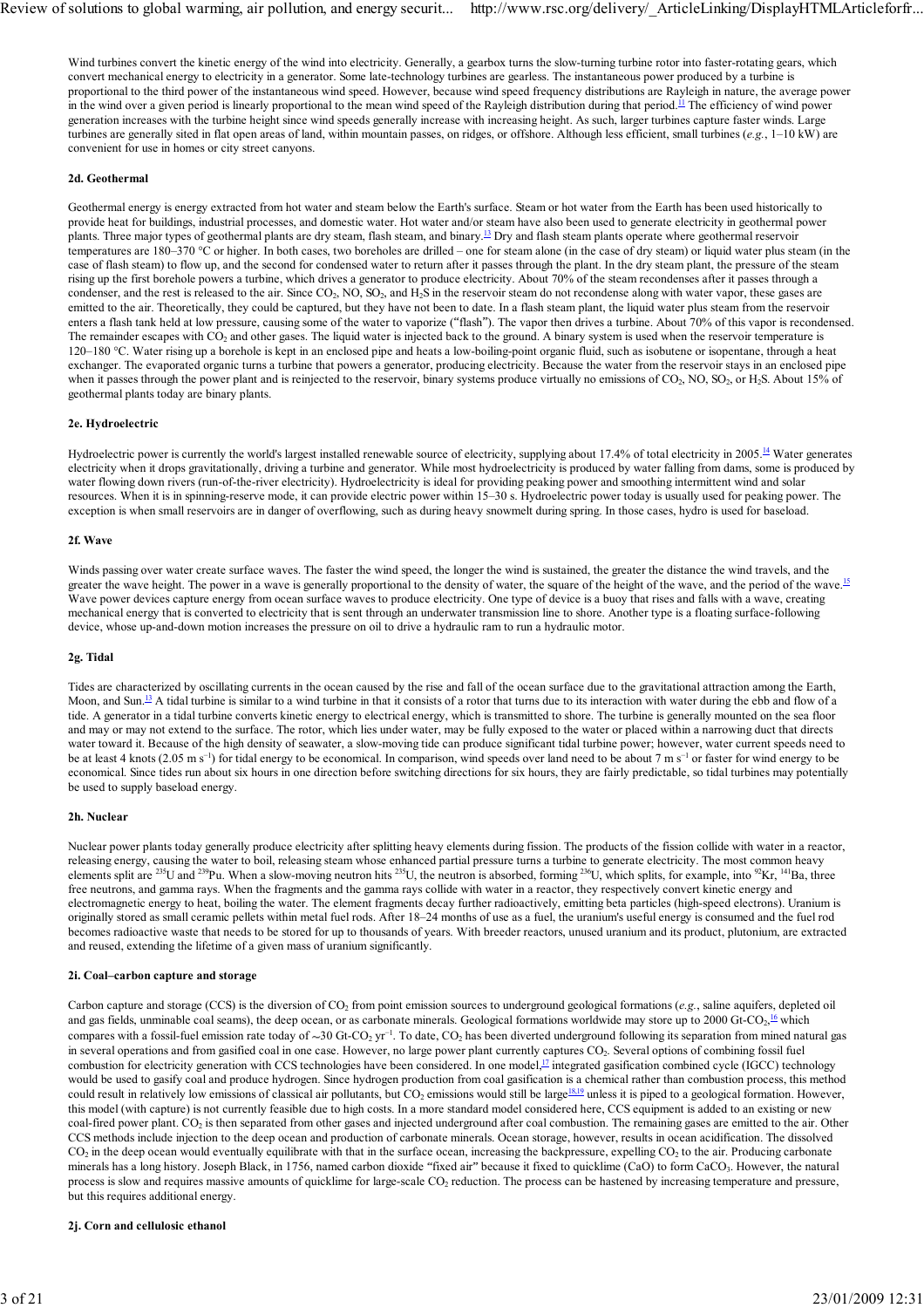Biofuels are solid, liquid, or gaseous fuels derived from organic matter. Most biofuels are derived from dead plants or animal excrement. Biofuels, such as wood, grass, and dung, are used directly for home heating and cooking in developing countries and for electric power generation in others. Many countries also use biofuels for transportation. The most common transportation biofuels are various ethanol/gasoline blends and biodiesel. Ethanol is produced in a factory, generally from corn, sugarcane, wheat, sugar beet, or molasses. Microorganisms and enzyme ferment sugars or starches in these crops to produce ethanol. Fermentation of cellulose from switchgrass, wood waste, wheat, stalks, corn stalks, or miscanthus, can also produce ethanol, but the process is more difficult since natural enzyme breakdown of cellulose (e.g., as occurs in the digestive tracts of cattle) is slow. The faster breakdown of cellulose requires genetic engineering of enzymes. Here, we consider only corn and cellulosic ethanol and its use for producing E85 (a blend of 85% ethanol and 15% gasoline).

# 3. Available resources

An important requirement for an alternative energy technology is that sufficient resource is available to power the technology and the resource can be accessed and used with minimal effort. In the cases of solar-PV, CSP, wind, tidal, wave, and hydroelectricity, the resources are the energy available from sunlight, sunlight, winds, tides, waves, and elevated water, respectively. In the case of nuclear, coal-CCS, corn ethanol, and cellulosic ethanol, it is the amount of uranium, coal, corn, and cellulosic material, respectively.

Table 1 gives estimated upper limits to the worldwide available energy (e.g., all the energy that can be extracted for electricity consumption, regardless of cost or location) and the technical potential energy (e.g., the energy that can feasibly be extracted in the near term considering cost and location) for each electric power source considered here. It also shows current installed power, average capacity factor, and current electricity generated for each source.

Table 1 Worldwide available energy, technical potential energy, current installed power, capacity factor of currently-installed power, and current electrical generation of the electric power sources considered here. For comparison, the 2005 world electric power production was 18.24 PWh yr<sup>−1</sup> (2.08 TW, 1568 MTOE) and the energy production for all purposes was 133.0 PWh yr<sup>-1</sup> (15.18 TW, 11,435 MTOE).<sup>20</sup> Installed power and electricity generation are for 2005, except that wind and solar PV data are for 2007. 1 PW =  $10^{15}$  W

| Available energy/PWh<br>$\rm{vr}^{-1}$<br>Technology |                           | Technical potential<br>energy/PWh $yr^{-1}$ | Current installed<br>power (GW) | Worldwide capacity factor of<br>technology in place | Current electricity<br>generation/TWh $yr^{-1}$ |  |  |
|------------------------------------------------------|---------------------------|---------------------------------------------|---------------------------------|-----------------------------------------------------|-------------------------------------------------|--|--|
| Solar PV                                             | 14900 <sup>4</sup>        | $<$ 3 000 <sup><math>\mu</math></sup>       | 8.7 <sup>b</sup>                | $0.1 - 0.2^{\epsilon}$                              | $11.4^d$                                        |  |  |
| CSP                                                  | 9250-11 $800^e$           | $1.05 - 7.8$ <sup>e</sup>                   | 0.354                           | $0.13 - 0.25$                                       | 0.4 <sup>2</sup>                                |  |  |
| Wind                                                 | 630 <sup>g</sup>          | 410 <sup>g</sup>                            | $94.1^{\underline{h}}$          | $0.205 - 0.42^{\underline{i}}$                      | $173^{\frac{1}{2}}$                             |  |  |
| Geothermal                                           | 1390 <sup>k</sup>         | $0.57 - 1.21$                               | $Q_m$                           | $0.73^{\mu}$                                        | $57.6^m$                                        |  |  |
| Hydroelectric                                        | $16.5^m$                  | $\leq 16.5$                                 | $778^m$                         | $0.416$ <sup>n</sup>                                | $2840^{\frac{m}{2}}$                            |  |  |
| Wave                                                 | $23.6^k$                  | $4.4^{k}$                                   | $0.00075^k$                     | $0.21 - 0.25^{\circ}$                               | $0.0014^{\ell}$                                 |  |  |
| Tidal                                                | 7P                        | 0.18 <sup>p</sup>                           | $0.26^{\underline{k}}$          | $0.2 - 0.35$                                        | 0.565                                           |  |  |
| Nuclear                                              | 4.1–122 for 90–300 $yr^2$ | $<$ 4.1–122                                 | 371 <sup>m</sup>                | $0.808$ <sup>2</sup>                                | $2630^{\frac{m}{2}}$                            |  |  |
| Coal-CCS                                             | 11 for 200 $\text{vr}^t$  | $\leq$ 11                                   | $\boldsymbol{0}$                | $0.65 - 0.85$                                       | $\mathbf{0}$                                    |  |  |

a Extractable power over land. Assumes the surface area over land outside of Antarctica is 135 000 000 km<sup>2</sup>, 160 W solar panels with an area of 1.258 m<sup>2</sup> each, a globally-averaged capacity factor for photovoltaics of 15%, and a reduction of available photovoltaic area by one-third to allow for service and panels to be angled to prevent shading by each other. The technical potential is estimated as less than 20% of the total to <sup>b</sup><br>account for low-insolation and exclusion areas. Data<sup>21</sup> for 2007. About 90% of the installed PV was tied to the grid. A PV capacity factor range of 0.1–0.2 is used based on running PVWatts<sup>12</sup> over many locations globally. The 3 yr averaged capacity factor of 56 rooftop 160 W solar panels, each with an area of 1.258 m<sup>2</sup>, at 37.3797 N, 122.1364 W was measured by the author as 0.158. Calculated from installed power and an assumed capacity factor of 15%. The available energy is calculated by dividing the land area from (4) by the range of km<sup>2</sup> MW<sup>-1</sup> for CSP without storage given in ESI<sup>†</sup> and multiplying the result by dividin a mean CSP capacity factor of 19%. A technical potential for installed CSP is 630–4700 GW.<sup>16</sup> This was converted to PWh yr<sup>-1</sup> assuming a capacity factor of 19%. The installed power and electricity generation are from ref. 16. The low capacity factor is derived from these two. The high capacity factor is from ref. 22. Neither includes storage. <sup>g</sup> The number is the actual power wind turbines would generate, from ref. 23. Assumes electric power is obtained from 1500 kW turbines with 77 m diameter rotors and hub heights of 80 m, spaced 6 turbines per square kilometer over the 12.7% of land worldwide outside of Antarctica where the wind speed exceeds 6.9 m s<sup>-1</sup>. The average global wind speed over land at such locations is 8.4 m s<sup>-1</sup> at 80 m hub height. The technical potential is estimated by assuming a 35% exclusion area beyond the 87% exclusion already accounted for by removing low-wind-speed areas over land worldwide (Table 2). A calculated exclusion area over the mid-Atlantic Bight is 31%.<sup>24</sup> Data were for 2007.<sup>25</sup> The low value is the current global average.<sup>14</sup> The high value is from ESI<sup>†</sup>. The 2004–2007 average for wind turbines installed in the US is 0.33–0.35.<sup>26</sup> *Calculated from installed power and low capacity factor.* Ref. 13,16. This range is the technical potential.<sup>27</sup>  $\frac{m}{2}$  Data were for 2005.<sup>14</sup> Calculated from installed power and electricity generation. Calculated in ESI<sup>†</sup>. See text.  $\frac{q}{\text{Ref. 28}}$  Pata were for 2005.<sup>29</sup> Low available energy is for once-through thermal reactors; high number is for light-water and fast-spectrum reactors, which have very low penetration currently. Low number of years is for known reserves. High number is for t coal reserves.<sup>16</sup> coal reserves were 930 billion tons in 2006.<sup>30</sup> With 2400 kWh ton<sup>-1</sup> and 60% (or 11 PWh yr<sup>-1</sup>) of annual electricity produced by coal, coal could last 200 yr if coal used did not increase. u Ref. 31,32.

# 3a. Solar-PV

Globally, about 1700 TW (14 900 PWh yr<sup>-1</sup>) of solar power are theoretically available over land for PVs, before removing exclusion zones of competing land use or high latitudes, where solar insolation is low. The capture of even 1% of this power would supply more than the world's power needs. Cumulative installed solar photovoltaic power at the end of 2007 was 8.7 GW (Table 1), with less than 1 GW in the form of PV power stations and most of the rest on rooftops. The capacity factor of solar PV ranges from 0.1 to 0.2, depending on location, cloudiness, panel tilt, and efficiency of the panel. Current-technology PV capacity factors rarely exceed 0.2, regardless of location worldwide, based on calculations that account for many factors, including solar cell temperature, conversion losses, and solar insolation. $\frac{12}{2}$ 

# 3b. CSP

The total available energy worldwide for CSP is about one-third less than that for solar-PV since the land area required per installed MW of CSP without storage is about one-third greater than that of installed PV. With thermal storage, the land area for CSP increases since more solar collectors are needed to provide energy for storage, but so does total energy output, resulting in a similar total available energy worldwide for CSP with or without storage. Most CSP plants installed to date have been in California, but many projects are now being planned worldwide. The capacity factor of a solar–thermal power plant typically without storage ranges from 13–25% (Table 1 and references therein).

# 3d. Wind

The globally-available wind power over land in locations worldwide with mean wind speeds exceeding 6.9 m s<sup>-1</sup> at 80 m is about 72 TW (630–700 PWh yr<sup>-1</sup>), as determined from data analysis.<sup>23</sup> This resource is five times the world's total power production and 20 times the world's electric power production (Table 1). Earlier estimates of world wind resources were not based on a combination of sounding and surface data for the world or performed at the height of at least 80 m. The wind power available over the US is about 55 PWh yr<sup>-1</sup>, almost twice the current US energy consumption from all sources and more than 10 times the electricity consumption.<sup>23</sup> At the end of 2007, 94.1 GW of wind power was installed worldwide, producing just over 1% of the world's electric power (Table 1).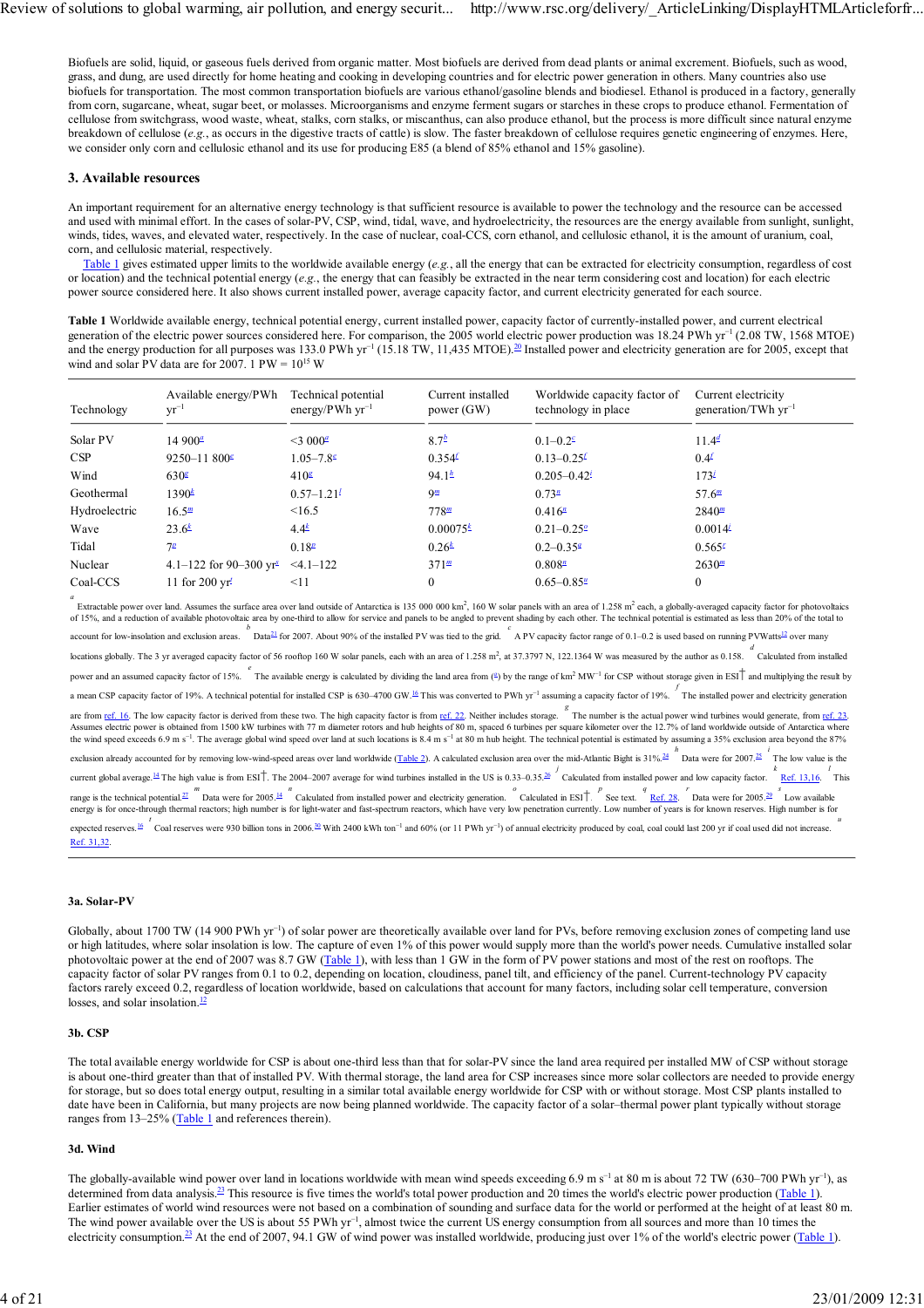The countries with the most installed wind capacity were Germany (22.2 GW), the United States (16.8 GW), and Spain (15.1 GW), respectively.<sup>25</sup> Denmark generates about 19% of its electric power from wind energy. The average capacity factor of wind turbines installed in the US between 2004–2007 was 33–35%, which compares with 22% for projects installed before 1998.<sup>26</sup> Of the 58 projects installed from 2004–2006, 25.9% had capacity factors greater than 40%.

For land-based wind energy costs without subsidy to be similar to those of a new coal-fired power plant, the annual-average wind speed at 80 meters must be at least 6.9 meters per second (15.4 miles per hour).<sup>33</sup> Based on the mapping analysis,<sup>23</sup> 15% of the data stations (thus, statistically, land area) in the United States (and 17% of land plus coastal offshore data stations) have wind speeds above this threshold (globally, 13% of stations are above the threshold) (Table 2). Whereas, the mean wind speed over land globally from the study was 4.54 m s<sup>-1</sup>, that at locations with wind speeds exceeding 6.9 m s<sup>-1</sup> (e.g., those locations in Table 2) was 8.4 m s<sup>−1</sup>. Similarly, the mean wind speed over all ocean stations worldwide was 8.6 m s<sup>−1</sup>, but that over ocean stations with wind speeds exceeding 6.9 m s<sup>-1</sup> was 9.34 m s<sup>-1</sup>.

Table 2 Percent of sounding and surface station locations with mean annual wind speeds at 80 m > 6.9 m s<sup>-1</sup>.<sup>23</sup> These percentages can be used as a rough surrogate for the percent of land area in the same wind speed regime due to the large number of stations (>8000) used

| Region                                 | % Stations > 6.9 m s <sup>-1</sup> |
|----------------------------------------|------------------------------------|
| Europe                                 | 14.2                               |
| North America                          | 19                                 |
| United States over land                | 15                                 |
| United States over land and near shore | 17                                 |
| South America                          | 9.7                                |
| Oceania                                | 21.2                               |
| Africa                                 | 4.6                                |
| Asia                                   | 2.7                                |
| Antarctica                             | 60                                 |
| Global over land                       | 13                                 |

Although offshore wind energy is more expensive than onshore wind energy, it has been deployed significantly in Europe. A recent analysis indicated that wind resources off the shallow Atlantic coast could supply a significant portion of US electric power on its own. $^{24}$  Water depths along the west coast of the US become deeper faster than along the east coast, but another recent analysis indicates significant wind resources in several areas of shallow water offshore of the west coast as well. $\frac{34}{3}$ 

# 3e. Geothermal

The Earth has a very large reservoir of geothermal energy below the surface; however, most of it is too deep to extract. Although 1390 PWh yr<sup>-1</sup> could be reached,<sup>16</sup> the technical potential is about 0.57–1.21 PWh yr<sup>-1</sup> due to cost limitations.<sup>27</sup>

# 3f. Hydroelectric

About 5% or more of potential hydroelectric power worldwide has been tapped. The largest producers of hydroelectricity worldwide are China, Canada, Brazil, US, Russia, and Norway, respectively. Norway uses hydro for nearly all (98.9%) of its electricity generation. Brazil and Venezuela use hydro for 83.7% and 73.9%, respectively, of their electricity generation. $\frac{20}{3}$ 

# 3g. Wave

Wave potential can be estimated by considering that 2% of the world's 800 000 km of coastline exceeds 30 kW m<sup>-1</sup> in wave power density. Thus, about 480 GW (4.2 PWh yr<sup>-1</sup>) of power output can ultimately be captured.<sup>16</sup>

# 3h. Tidal

The globally-averaged dissipation of energy over time due to tidal fluctuations may be  $3.7 \text{ TW.}^{\underline{35}}$  The energy available in tidal fluctuations of the oceans has been estimated as  $0.6$  EJ.<sup>36</sup> Since this energy is dissipated in four semi-diurnal tidal periods at the rate of 3.7 TW, the tidal power available for energy generation without interfering significantly with the tides may be about 20% of the dissipation rate, or 0.8 TW. A more practical exploitable limit is 0.02 TW.<sup>13</sup>

#### 3i. Nuclear

As of April 1, 2008, 439 nuclear power plants were installed in 31 countries (including 104 in the US, 59 in France, 55 in Japan, 31 in the Russian Federation, and 20 in the Republic of Korea). The US produces more electric power from nuclear energy than any other country (29.2% of the world total in 2005).<sup>20</sup> France, Japan, and Germany follow. France uses nuclear power to supply 79% of its electricity. At current nuclear electricity production rates, there are enough uranium reserves  $(4.7-14.8 \text{ MT}^{16})$  to provide nuclear power in current "once-through" fuel cycle reactors for about 90-300 yr (Table 1). With breeder reactors, which allow spent uranium to be reprocessed for additional fuel, the reprocessing also increases the ability of uranium and plutonium to be weaponized more readily than in once-through reactors.

# 4. Effects on climate-relevant emissions

In this section, the CO<sub>2</sub>-equivalent (CO<sub>2</sub>e) emissions (emissions of CO<sub>2</sub> plus those of other greenhouse gases multiplied by their global warming potentials) of each energy technology are reviewed. We also examine CO<sub>2</sub>e emissions of each technology due to planning and construction delays relative to those from the technology with the least delays ("opportunity-cost emissions"), leakage from geological formations of  $CO<sub>2</sub>$  sequestered by coal-CCS, and the emissions from the burning of cities resulting from nuclear weapons explosions potentially resulting from nuclear energy expansion.

#### 4a. Lifecycle emissions

Table 3 summarizes ranges of the lifecycle CO<sub>2</sub>e emission per kWh of electricity generated for the electric power sources considered (all technologies except the biofuels). For some technologies (wind, solar PV, CSP, tidal, wave, hydroelectric), climate-relevant lifecycle emissions occur only during the construction, installation, maintenance, and decommissioning of the technology. For geothermal, emissions also occur due to evaporation of dissolved CO<sub>2</sub> from hot water in flash- or dry-steam plants, but not in binary plants. For corn ethanol, cellulosic ethanol, coal-CCS, and nuclear, additional emissions occur during the mining and production of the fuel. For biofuels and coal-CCS, emissions also occur as an exhaust component during combustion.

Table 3 Equivalent carbon dioxide lifecycle, opportunity-cost emissions due to planning-to-operation delays relative to the technology with the least delay, and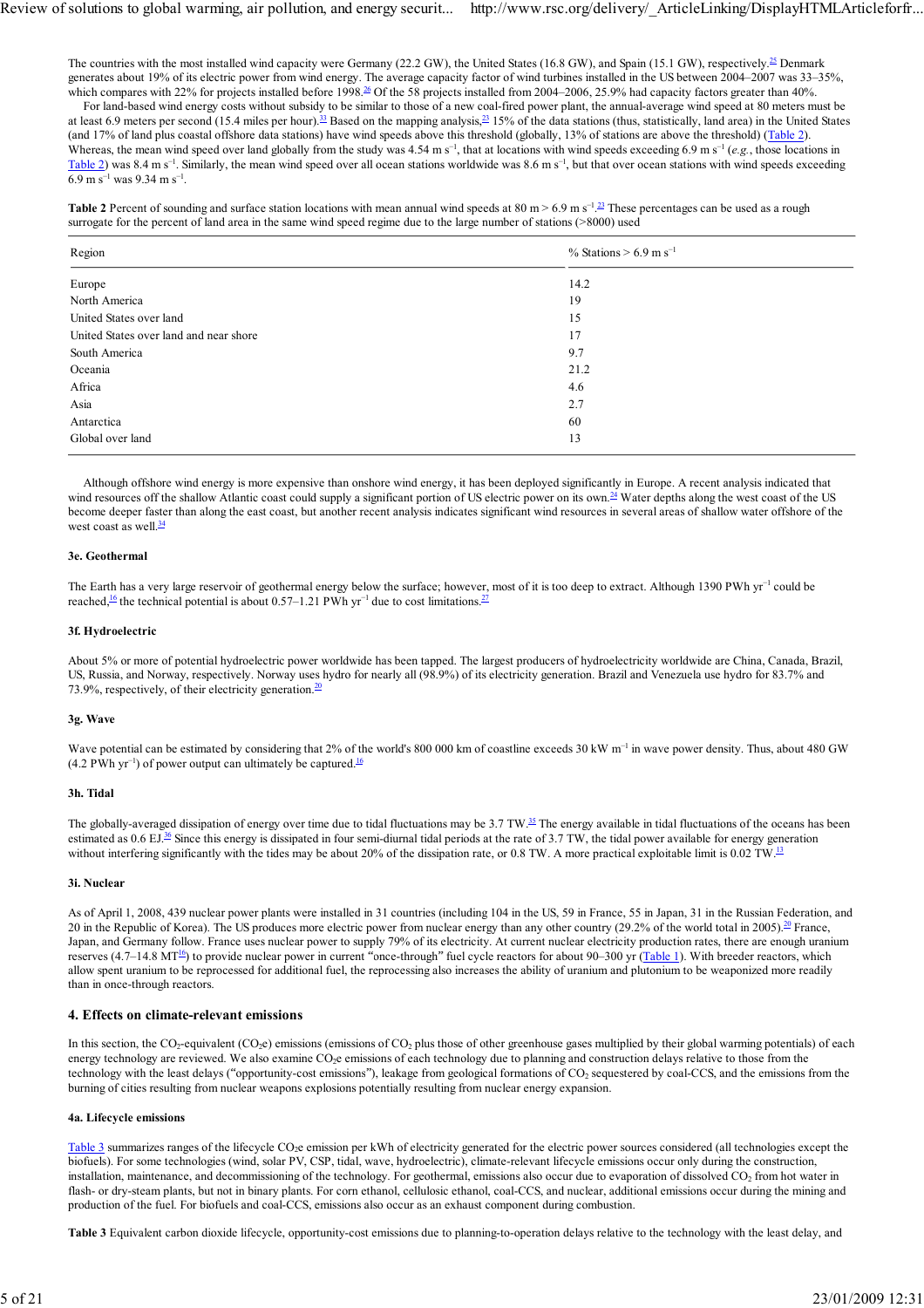| war/terrorism/leakage emissions for each electric power source considered (g CO <sub>2</sub> e kWh <sup>-1</sup> ). All numbers are referenced or derived in ESI |  |  |
|------------------------------------------------------------------------------------------------------------------------------------------------------------------|--|--|
|                                                                                                                                                                  |  |  |

| Technology<br>Lifecycle |              | Opportunity cost emissions due to delays | War/terrorism (nuclear) or 500 yr leakage (CCS) | Total         |  |
|-------------------------|--------------|------------------------------------------|-------------------------------------------------|---------------|--|
| Solar PV                | $19 - 59$    | $\mathbf{0}$                             | $\theta$                                        | $19 - 59$     |  |
| CSP                     | $8.5 - 11.3$ | $\overline{0}$                           | 0                                               | $8.5 - 11.3$  |  |
| Wind                    | $2.8 - 7.4$  | $\theta$                                 | $\theta$                                        | $2.8 - 7.4$   |  |
| Geothermal              | $15.1 - 55$  | $1 - 6$                                  | $\theta$                                        | $16.1 - 61$   |  |
| Hydroelectric           | $17 - 22$    | $31 - 49$                                | $\theta$                                        | $48 - 71$     |  |
| Wave                    | 21.7         | $20 - 41$                                | $\mathbf{0}$                                    | $41.7 - 62.7$ |  |
| Tidal                   | 14           | $20 - 41$                                | $\boldsymbol{0}$                                | $34 - 55$     |  |
| Nuclear                 | $9 - 70$     | 59-106                                   | $0 - 4.1$                                       | $68 - 180.1$  |  |
| Coal-CCS                | 255-442      | $51 - 87$                                | $1.8 - 42$                                      | 307.8-571     |  |

4a.**i.** Wind, Wind has the lowest lifecycle CO<sub>2</sub>e among the technologies considered. For the analysis, we assume that the mean annual wind speed at hub height of future turbines ranges from  $7-8.5$  m s<sup> $-1$ </sup>. Wind speeds  $7 \text{ m s}^{-1}$  or higher are needed for the direct cost of wind to be competitive over land with that of other new electric power sources.<sup>33</sup> About 13% of land outside of Antarctica has such wind speeds at 80 m (Table 2), and the average wind speed over land at 80 m worldwide in locations where the mean wind speed is 7 m s<sup>−1</sup> or higher is 8.4 m s<sup>−1</sup>.23 The capacity factor of a 5 MW turbine with a 126 m diameter rotor in 7–8.5 m s<sup>-1</sup> wind speeds is 0.294–0.425 (ESI<sup>†</sup>), which encompasses the measured capacity factors, 0.33–0.35, of all wind farms installed in the US between  $2004-2007\frac{36}{5}$  As such, this wind speed range is the relevant range for considering the large-scale deployment of wind. The energy required to manufacture, install, operate, and scrap a 600 kW wind turbine has been calculated to be  $\sim 4.3 \times 10^6$  kWh per installed MW.<sup>37</sup> For a 5 MW turbine operating over a lifetime of 30 yr under the wind-speed conditions given, and assuming carbon emissions based on that of the average US electrical grid, the resulting emissions from the turbine are 2.8–7.4 g CO<sub>2</sub>e kWh<sup>-1</sup> and the energy payback time is 1.6 months (at 8.5 m s<sup>-1</sup>) to 4.3 months (at 7 m s<sup>-1</sup>). Even under a 20 yr lifetime, the emissions are 4.2–11.1 g CO<sub>2</sub>e kWh<sup>-1</sup>, lower than those of all other energy sources considered here. Given that many turbines from the 1970s still operate today, a 30 yr lifetime is more realistic.

4a.ii. CSP. CSP is estimated as the second-lowest emitter of CO<sub>2</sub>e. For CSP, we assume an energy payback time of 5–6.7 months<sup>38,39</sup> and a CSP plant lifetime of 40 yr,<sup>39</sup> resulting in an emission rate of 8.5–11.3 g CO<sub>2</sub>e kWh<sup>-1</sup> (ESI<sup>†</sup>).

4a.iii. Wave and tidal. Few analyses of the lifecycle carbon emissions for wave or tidal power have been performed. For tidal power, we use 14 g CO<sub>2</sub>e kWh<sup>-1,40</sup> determined from a 100 MW tidal turbine farm with an energy payback time of 3–5 months. Emissions for a 2.5 MW farm were 119 g CO<sub>2</sub>e kWh<sup>-1,40</sup> but because for large-scale deployment, we consider only the larger farm. For wave power, we use 21.7 g CO<sub>2</sub>e kWh<sup>-1,41</sup> which results in an energy payback time of 1 yr for devices with an estimated lifetime of 15 yr.

4a.iv. Hydroelectric. By far the largest component of the lifecycle emissions for a hydroelectric power plant is the emission during construction of the dam. Since such plants can last 50–100 yr or more, their lifecycle emissions are relatively low, around 17–22 g CO<sub>2</sub>e kWh<sup>-1,4031</sup> In addition, some CO<sub>2</sub> and CH<sub>4</sub> emissions from dams can occur due to microbial decay of dead organic matter under the water of a dam, particularly if the reservoir was not logged before being filled. $42$  Such emissions are generally highest in tropical areas and lowest in northern latitudes.

4a.v. Geothermal. Geothermal power plant lifecycle emissions include those due to constructing the plant itself and to evaporation of carbonic acid dissolved in hot water drawn from the Earth's crust. The latter emissions are almost eliminated in binary plants. Geothermal plant lifecycle emissions are estimated as 15 g  $CO_2e$  kWh<sup>-1 43</sup> whereas the evaporative emissions are estimated as 0.1 g CO<sub>2</sub>e kWh<sup>-1</sup> for binary plants and 40 g CO<sub>2</sub>e kWh<sup>-1</sup> for non-binary plants.<sup>27</sup>

4a.vi. Solar-PV. For solar PV, the energy payback time is generally longer than that of other renewable energy systems, but depends on solar insolation. Old PV systems generally had a payback time of 1–5 years.  $41.44.45$  New systems consisting of CdTe, silicon ribbon, multicrystalline silicon, and monocrystaline silicon under Southern European insolation conditions (1700 kWh/m<sup>2</sup>/yr), have a payback time over a 30 yr PV module life of 1–1.25, 1.7, 2.2, and 2.7 yr, respectively, resulting in emissions of 19–25, 30, 37, and 45 g CO<sub>2</sub>e kWh<sup>-1</sup>, respectively.<sup>46</sup> With insolation of 1300 kWh m<sup>-2</sup> yr<sup>-1</sup> (e.g., Southern Germany), the emissions range is 27–59 g CO<sub>2</sub>e kWh<sup>-1</sup>. Thus, the overall range of payback time and emissions may be estimated as 1–3.5 yr and 19–59 g CO<sub>2</sub>e kWh<sup>-1</sup>, respectively. These payback times are generally consistent with those of other studies.<sup>47,48</sup> Since large-scale PV deployment at very high latitudes is unlikely, such latitudes are not considered for this payback analysis.

4a.vii. Nuclear. Nuclear power plant emissions include those due to uranium mining, enrichment, and transport and waste disposal as well as those due to construction, operation, and decommissioning of the reactors. We estimate the lifecycle emissions of new nuclear power plants as  $9-70$  g CO<sub>2</sub>e kWh<sup>-1</sup>, with the lower number from an industry estimate<sup>49</sup> and the upper number slightly above the average of 66 g CO<sub>2</sub>e kWh<sup>-150</sup> from a review of 103 new and old lifecycle studies of nuclear energy. Three additional studies51,48,16 estimate mean lifecycle emissions of nuclear reactors as 59, 16–55, and 40 g CO<sub>2</sub>e kWh<sup>-1</sup>, respectively; thus, the range appears within reason.

4a.viii. Coal-CCS. Coal-CCS power plant lifecycle emissions include emissions due to the construction, operation, and decommissioning of the coal power plant and CCS equipment, the mining and transport of the coal, and carbon dioxide release during CCS. The lifecycle emissions of a coal power plant, excluding direct emissions but including coal mining, transport, and plant construction/decommissioning, range from 175–290 g CO<sub>2</sub>e kWh<sup>-1 40</sup> Without CCS, the direct emissions from coal-fired power plants worldwide are around 790–1020 g CO<sub>2</sub>e kWh<sup>-1</sup>. The CO<sub>2</sub> direct emission reduction efficiency due to CCS is 85–90%.<sup>32</sup> This results in a net lifecycle plus direct emission rate for coal-CCS of about 255–440 g CO<sub>2</sub>e kWh<sup>-1</sup>, the highest rate among the electricity-generating technologies considered here. The low number is the same as that calculated for a supercritical pulverized-coal plant with  $CCS<sub>2</sub>$ 

The addition of CCS equipment to a coal power plant results in an additional 14–25% energy requirement for coal-based integrated gasification combined cycle (IGCC) systems and 24–40% for supercritical pulverized coal plants with current technology.<sup>32</sup> Most of the additional energy is needed to compress and purify CO<sub>2</sub>. This additional energy either increases the coal required for an individual plant or increases the number of plants required to generate a fixed amount of electricity for general consumption. Here, we define the kWh generated by the coal-CCS plant to include the kWh required for the CCS equipment plus that required for outside consumption. As such, the g CO2e kWh−1 emitted by a given coal-CCS plant does not change relative to a coal plant without CCS, due to adding CCS; however, either the number of plants required increases or the kWh required per plant increases.

4a.ix. Corn and cellulosic ethanol. Several studies have examined the lifecycle emissions of corn and cellulosic ethanol.<sup>53–61</sup> These studies generally accounted for the emissions due to planting, cultivating, fertilizing, watering, harvesting, and transporting crops, the emissions due to producing ethanol in a factory and transporting it, and emissions due to running vehicles, although with differing assumptions in most cases. Only one of these studies<sup>58</sup> accounted for the emissions of soot, the second-leading component of global warming (Introduction), cooling aerosol particles, nitric oxide gas, carbon monoxide gas, or detailed treatment of the nitrogen cycle. That study<sup>58</sup> was also the only one to account for the accumulation of CO<sub>2</sub> in the atmosphere due to the time lag between biofuel use and regrowth.<sup>62</sup> Only three studies<sup>58,60,61</sup> considered substantially the change in carbon storage due to (a) converting natural land or crop land to fuel crops, (b) using a food crop for fuel, thereby driving up the price of food, which is relatively inelastic, encouraging the conversion of land worldwide to grow more of the crop, and (c) converting land from, for example, soy to corn in one country, thereby driving up the price of soy and encouraging its expansion in another country.

The study that performed the land use calculation in the most detail,<sup>61</sup> determined the effect of price changes on land use change with spatially-distributed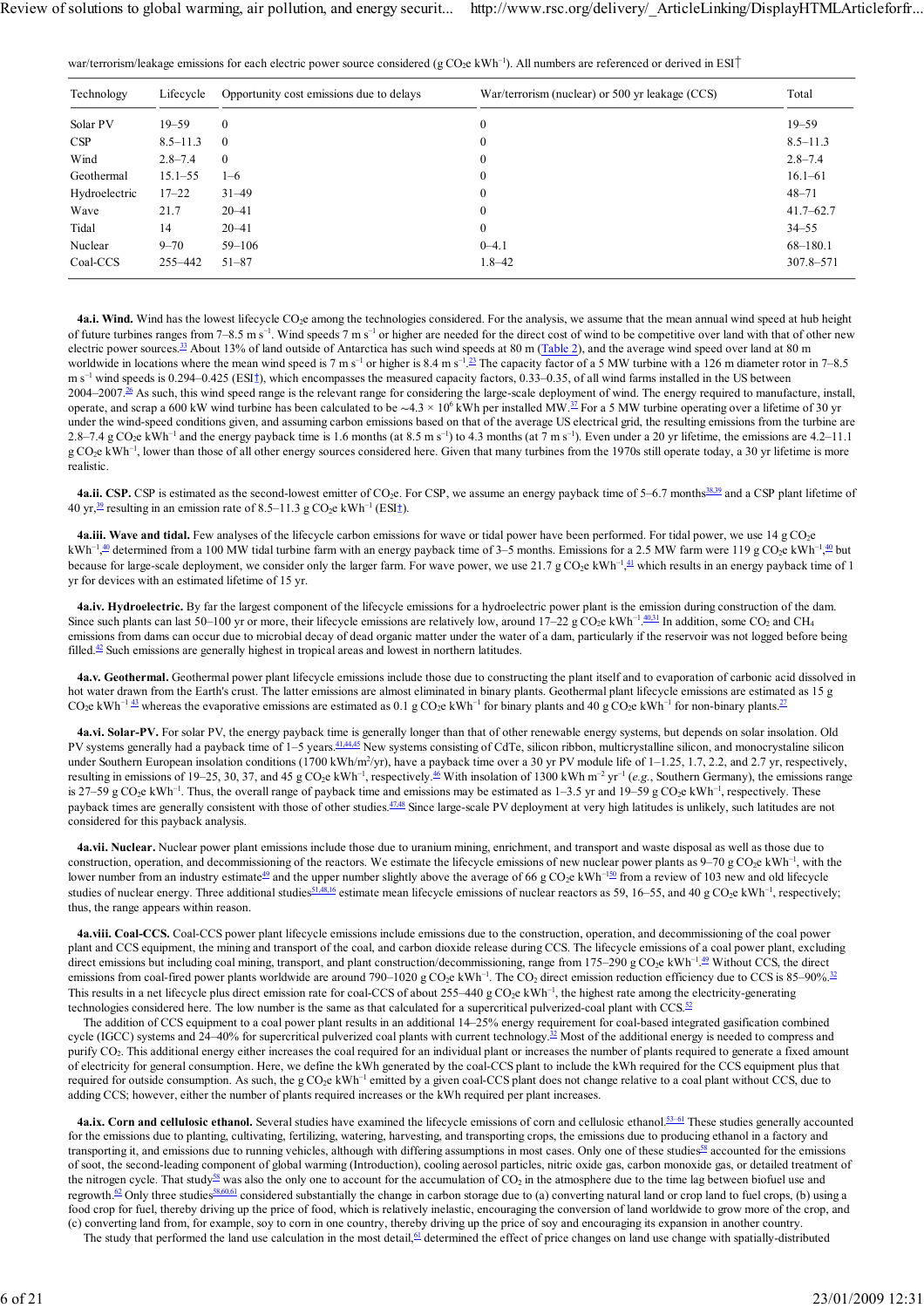global data for land conversion between noncropland and cropland and an econometric model. It found that converting from gasoline to ethanol (E85) vehicles could increase lifecycle CO<sub>2</sub>e by over 90% when the ethanol is produced from corn and around 50% when it is produced from switchgrass. Delucchi, <sup>58</sup> who treated the effect of price and land use changes more approximately, calculated the lifecycle effect of converting from gasoline to corn and switchgrass E90. He estimated that E90 from corn ethanol might reduce CO<sub>2</sub>e by about 2.4% relative to gasoline. In China and India, such a conversion might increase equivalent carbon emissions by 17% and 11%, respectively. He also estimated that ethanol from switchgrass might reduce US CO<sub>2</sub>e by about 52.5% compared with light-duty gasoline in the US. We use results from these two studies to bound the lifecycle emissions of E85. These results will be applied shortly to compare the CO2e changes among electric power and fuel technologies when applied to vehicles in the US.

#### 4b. Carbon emissions due to opportunity cost from planning-to-operation delays

The investment in an energy technology with a long time between planning and operation increases carbon dioxide and air pollutant emissions relative to a technology with a short time between planning and operation. This occurs because the delay permits the longer operation of higher-carbon emitting existing power generation, such as natural gas peaker plants or coal-fired power plants, until their replacement occurs. In other words, the delay results in an opportunity cost in terms of climate- and air-pollution-relevant emissions. In the future, the power mix will likely become cleaner; thus, the "opportunity-cost emissions" will probably decrease over the long term. Ideally, we would model such changes over time. However, given that fossil-power construction continues to increase worldwide simultaneously with expansion of cleaner energy sources and the uncertainty of the rate of change, we estimate such emissions based on the current power mix.

The time between planning and operation of a technology includes the time to site, finance, permit, insure, construct, license, and connect the technology to the utility grid.

The time between planning and operation of a nuclear power plant includes the time to obtain a site and construction permit, the time between construction permit approval and issue, and the construction time of the plant. In March, 2007, the U.S. Nuclear Regulatory Commission approved the first request for a site permit in 30 yr. This process took 3.5 yr. The time to review and approve a construction permit is another 2 yr and the time between the construction permit approval and issue is about 0.5 yr. Thus, the minimum time for preconstruction approvals (and financing) is 6 yr. We estimate the maximum time as 10 yr. The time to construct a nuclear reactor depends significantly on regulatory requirements and costs. Because of inflation in the 1970s and more stringent safety regulation on nuclear power plants placed shortly before and after the Three-Mile Island accident in 1979, US nuclear plant construction times increased from around 7 yr in 1971 to 12 yr in 1980.<sup>63</sup> The median construction time for reactors in the US built since 1970 is 9 yr.<sup>64</sup> US regulations have been streamlined somewhat, and nuclear power plant developers suggest that construction costs are now lower and construction times shorter than they have been historically. However, projected costs for new nuclear reactors have historically been underestimated<sup>64</sup> and construction costs of all new energy facilities have recently risen. Nevertheless, based on the most optimistic future projections of nuclear power construction times of 4–5 yr<sup>65</sup> and those times based on historic data,<sup>64</sup> we assume future construction times due to nuclear power plants as 4–9 yr. Thus, the overall time between planning and operation of a nuclear power plant ranges from  $10-19$  yr.

The time between planning and operation of a wind farm includes a development and construction period. The development period, which includes the time required to identify a site, purchase or lease the land, monitor winds, install transmission, negotiate a power-purchase agreement, and obtain permits, can take from 0.5–5 yr, with more typical times from 1–3 yr. The construction period for a small to medium wind farm (15 MW or less) is 1 year and for a large farm is 1–2 yr.<sup>66</sup> Thus, the overall time between planning and operation of a large wind farm is 2–5 yr.

For geothermal power, the development time can, in extreme cases, take over a decade but with an average time of 2 yr.<sup>27</sup> We use a range of 1–3 yr. Construction times for a cluster of geothermal plants of 250 MW or more are at least 2 yr.<sup>67</sup> We use a range of 2–3 yr. Thus, the total planning-to-operation time for a large geothermal power plant is 3–6 yr.

For CSP, the construction time is similar to that of a wind farm. For example, Nevada Solar One required about 1.5 yr for construction. Similarly, an ethanol refinery requires about 1.5 yr to construct. We assume a range in both cases of  $1-2$  yr. We also assume the development time is the same as that for a wind farm, 1–3 yr. Thus, the overall planning-to-operation time for a CSP plant or ethanol refinery is 2–5 yr. We assume the same time range for tidal, wave, and solar-PV power plants.

The time to plan and construct a coal-fired power plant without CCS equipment is generally 5–8 yr. CCS technology would be added during this period. The development time is another 1–3 yr. Thus, the total planning-to-operation time for a standard coal plant with CCS is estimated to be 6–11 yr. If the coal-CCS plant is an IGCC plant, the time may be longer since none has been built to date.

Dams with hydroelectric power plants have varying construction times. Aswan Dam required 13 yr (1889–1902). Hoover Dam required 4 yr (1931 to 1935). Shasta Dam required 7 yr (1938–1945). Glen Canyon Dam required 10 yr (1956 to 1966). Gardiner Dam required 8 yr (1959–1967). Construction on Three Gorges Dam in China began on December 14, 1994 and is expected to be fully operation only in 2011, after 15 yr. Plans for the dam were submitted in the 1980s. Here, we assume a normal range of construction periods of 6–12 yr and a development period of 2–4 yr for a total planning-to-operation period of 8–16 yr.

We assume that after the first lifetime of any plant, the plant is refurbished or retrofitted, requiring a downtime of 2–4 yr for nuclear, 2–3 yr for coal-CCS, and  $1-2$  yr for all other technologies. We then calculate the CO<sub>2</sub>e emissions per kWh due to the total downtime for each technology over 100 yr of operation assuming emissions during downtime will be the average current emission of the power sector. Finally, we subtract such emissions for each technology from that of the technology with the least emissions to obtain the "opportunity-cost" CO<sub>2</sub>e emissions for the technology. The opportunity-cost emissions of the leastemitting technology is, by definition, zero. Solar-PV, CSP, and wind all had the lowest CO<sub>2</sub>e emissions due to planning-to-operation time, so any could be used to determine the opportunity cost of the other technologies.

We perform this analysis for only the electricity-generating technologies. For corn and cellulosic ethanol the CO<sub>2</sub>e emissions are already equal to or greater than those of gasoline, so the downtime of an ethanol refinery is unlikely to increase CO<sub>2</sub>e emissions relative to current transportation emissions.

Results of this analysis are summarized in Table 3. For solar-PV, CSP, and wind, the opportunity cost was zero since these all had the lowest CO<sub>2</sub>e emissions due to delays. Wave and tidal had an opportunity cost only because the lifetimes of these technologies are shorter than those of the other technologies due to the harsh conditions of being on the surface or under ocean water, so replacing wave and tidal devices will occur more frequently than replacing the other devices, increasing down time of the former. Although hydroelectric power plants have very long lifetimes, the time between their planning and initial operation is substantial, causing high opportunity cost CO<sub>2</sub>e emissions for them. The same problem arises with nuclear and coal-CCS plants. For nuclear, the opportunity CO<sub>2</sub>e is much larger than the lifecycle CO<sub>2</sub>e. Coal-CCS's opportunity-cost CO<sub>2</sub>e is much smaller than its lifecycle CO<sub>2</sub>e. In sum, the technologies that have moderate to long lifetimes and that can be planned and installed quickly are those with the lowest opportunity cost CO<sub>2</sub>e emissions.

# 4c. Effects of leakage on coal-CCS emissions

Carbon capture and sequestration options that rely on the burial of  $CO<sub>2</sub>$  underground run the risk of  $CO<sub>2</sub>$  escape from leakage through existing fractured rock/overly porous soil or through new fractures in rock or soil resulting from an earthquake. Here, a range in potential emissions due to CO<sub>2</sub> leakage from the ground is estimated.

The ability of a geological formation to sequester  $CO_2$  for decades to centuries varies with location and tectonic activity. IPCC $^{22}$  summarizes  $CO_2$  leakage rates for an enhanced oil recovery operation of 0.00076% per year, or 1% over 1000 yr and CH<sub>4</sub> leakage from historical natural gas storage systems of 0.1–10% per 1000 yr. Thus, while some well-selected sites could theoretically sequester 99% of CO2 for 1000 yr, there is no certainty of this since tectonic activity or natural leakage over 1000 yr is not possible to predict. Because liquefied CO<sub>2</sub> injected underground will be under high pressure, it will take advantage of any horizontal or vertical fractures in rocks, to try to escape as a gas to the surface. Because  $CO<sub>2</sub>$  is an acid, its low pH will also cause it to weather rock over time. If a leak from an underground formation occurs, it is not clear whether it will be detected or, if it is detected, how the leak will be sealed, particularly if it is occurring over a large area.

Here, we estimate CO<sub>2</sub> emissions due to leakage for different residence times of carbon dioxide stored in a geological formation. The stored mass (S, e.g., Tg) of CO<sub>2</sub> at any given time t in a reservoir resulting from injection at rate  $I(e.g., Tgyr^{-1})$  and e-folding lifetime against leakage  $\tau$  is

$$
S(t) = S(0)e^{-t/\mathbb{L}} + \tau I(1 - e^{-t/\mathbb{L}})
$$
\n(1)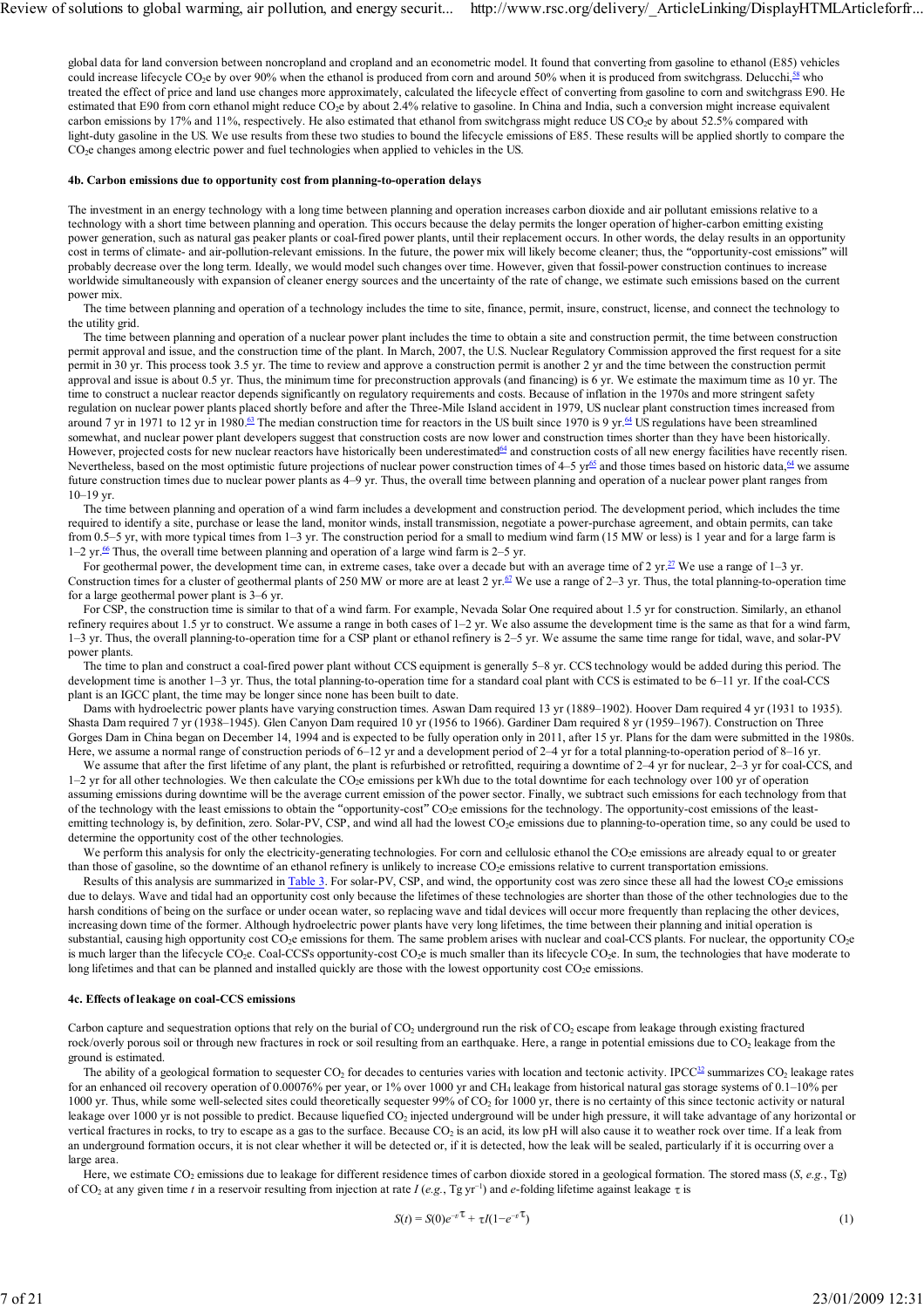The average leakage rate over  $t$  years is then

$$
L(t) = I - S(t)/t
$$
\n<sup>(2)</sup>

If 99% of CO<sub>2</sub> is sequestered in a geological formation for 1000 yr (e.g., IPCC,<sup>32</sup> p. 216), the e-folding lifetime against leakage is approximately  $\tau$  =100 000 yr. We use this as our high estimate of lifetime and  $\tau = 5000$  yr as the low estimate, which corresponds to 18% leakage over 1000 yr, closer to that of some observed methane leakage rates. With this lifetime range, an injection rate corresponding to an 80–95% reduction in CO<sub>2</sub> emissions from a coal-fired power plant with CCS equipment,<sup>32</sup> and no initial CO<sub>2</sub> in the geological formation, the CO<sub>2</sub> emissions from leakage averaged over 100 yr from eqn 1 and 2 is 0.36–8.6 g CO<sub>2</sub> kWh<sup>-1</sup>; that averaged over 500 yr is 1.8–42 g CO<sub>2</sub> kWh<sup>-1</sup>, and that averaged over 1000 yr is 3.5–81 g CO<sub>2</sub> kWh<sup>-1</sup>. Thus, the longer the averaging period, the greater the average emissions over the period due to CO<sub>2</sub> leakage. We use the average leakage rate over 500 yr as a relevant time period for considering leakage.

#### 4d. Effects of nuclear energy on nuclear war and terrorism damage

Because the production of nuclear weapons material is occurring only in countries that have developed civilian nuclear energy programs, the risk of a limited nuclear exchange between countries or the detonation of a nuclear device by terrorists has increased due to the dissemination of nuclear energy facilities worldwide. As such, it is a valid exercise to estimate the potential number of immediate deaths and carbon emissions due to the burning of buildings and infrastructure associated with the proliferation of nuclear energy facilities and the resulting proliferation of nuclear weapons. The number of deaths and carbon emissions, though, must be multiplied by a probability range of an exchange or explosion occurring to estimate the overall risk of nuclear energy proliferation. Although concern at the time of an explosion will be the deaths and not carbon emissions, policy makers today must weigh all the potential future risks of mortality and carbon emissions when comparing energy sources.

Here, we detail the link between nuclear energy and nuclear weapons and estimate the emissions of nuclear explosions attributable to nuclear energy. The primary limitation to building a nuclear weapon is the availability of purified fissionable fuel (highly-enriched uranium or plutonium).<sup>68</sup> Worldwide, nine countries have known nuclear weapons stockpiles (US, Russia, UK, France, China, India, Pakistan, Israel, North Korea). In addition, Iran is pursuing uranium enrichment, and 32 other countries have sufficient fissionable material to produce weapons. Among the 42 countries with fissionable material, 22 have facilities as part of their civilian nuclear energy program, either to produce highly-enriched uranium or to separate plutonium, and facilities in 13 countries are active.<sup>68</sup> Thus, the ability of states to produce nuclear weapons today follows directly from their ability to produce nuclear power. In fact, producing material for a weapon requires merely operating a civilian nuclear power plant together with a sophisticated plutonium separation facility. The Treaty of Non-Proliferation of Nuclear Weapons has been signed by 190 countries. However, international treaties safeguard only about 1% of the world's highly-enriched uranium and 35% of the world's plutonium.<sup>68</sup> Currently, about 30 000 nuclear warheads exist worldwide, with 95% in the US and Russia, but enough refined and unrefined material to produce another 100 000 weapons. $\frac{69}{6}$ 

The explosion of fifty 15 kt nuclear devices (a total of 1.5 MT, or 0.1% of the yields proposed for a full-scale nuclear war) during a limited nuclear exchange in megacities could burn 63–313 Tg of fuel, adding 1–5 Tg of soot to the atmosphere, much of it to the stratosphere, and killing 2.6–16.7 million people.<sup>68</sup> The soot emissions would cause significant short- and medium-term regional cooling.<sup>70</sup> Despite short-term cooling, the CO<sub>2</sub> emissions would cause long-term warming, as they do with biomass burning.<sup> $\Omega$ </sup> The CO<sub>2</sub> emissions from such a conflict are estimated here from the fuel burn rate and the carbon content of fuels. Materials have the following carbon contents: plastics, 38–92%; tires and other rubbers, 59–91%; synthetic fibers, 63–86%;<sup>71</sup> woody biomass, 41–45%; charcoal, 71%;<sup>72</sup> asphalt, 80%; steel, 0.05–2%. We approximate roughly the carbon content of all combustible material in a city as 40–60%. Applying these percentages to the fuel burn gives CO<sub>2</sub> emissions during an exchange as 92–690 Tg CO<sub>2</sub>. The annual electricity production due to nuclear energy in 2005 was 2768 TWh yr<sup>-1</sup>. If one nuclear exchange as described above occurs over the next 30 yr, the net carbon emissions due to nuclear weapons proliferation caused by the expansion of nuclear energy worldwide would be 1.1–4.1 g CO<sub>2</sub> kWh<sup>-1</sup>, where the energy generation assumed is the annual 2005 generation for nuclear power multiplied by the number of yr being considered. This emission rate depends on the probability of a nuclear exchange over a given period and the strengths of nuclear devices used. Here, we bound the probability of the event occurring over 30 yr as between 0 and 1 to give the range of possible emissions for one such event as 0 to 4.1 g  $CO<sub>2</sub>$  kWh<sup>-1</sup>. This emission rate is placed in context in Table 3.

# 4e. Analysis of CO2e due to converting vehicles to BEVs, HFCVs, or E85 vehicles

Here, we estimate the comparative changes in CO<sub>2</sub>e emissions due to each of the 11 technologies considered when they are used to power all (small and large) onroad vehicles in the US if such vehicles were converted to BEVs, HFCVs, or E85 vehicles. In the case of BEVs, we consider electricity production by all nine electric power sources. In the case of HFCVs, we assume the hydrogen is produced by electrolysis, with the electricity derived from wind power. Other methods of producing hydrogen are not analyzed here for convenience. However, estimates for another electric power source producing hydrogen for HFCVs can be estimated by multiplying a calculated parameter for the same power source producing electricity for BEVs by the ratio of the wind-HFCV to wind-BEV parameter (found in ESI1). HFCVs are less efficient than BEVs, requiring a little less than three times the electricity for the same motive power, but HFCVs are still more efficient than pure internal combustion (ESI1) and have the advantage that the fueling time is shorter than the charging time for electric vehicle (generally 1–30 h, depending on voltage, current, energy capacity of battery). A BEV-HFCV hybrid may be an ideal compromise but is not considered here.

In 2007, 24.55% of CO<sub>2</sub> emissions in the US were due to direct exhaust from onroad vehicles. An additional 8.18% of total CO<sub>2</sub> was due to the upstream production and transport of fuel (ESI1). Thus, 32.73% is the largest possible reduction in US CO<sub>2</sub> (not CO<sub>2</sub>e) emissions due to any vehicle-powering technology. The upstream  $CO_2$  emissions are about 94.3% of the upstream  $CO_2e$  emissions.<sup>58</sup>

Fig. 2 compares calculated percent changes in total emitted US CO<sub>2</sub> emissions due to each energy-vehicle combination considered here. It is assumed that all  $CO_2$ e increases or decreases due to the technology have been converted to  $CO_2$  for purposes of comparing with US  $CO_2$  emissions. Due to land use constraints, it is unlikely that corn or cellulosic ethanol could power more than 30% of US onroad vehicles, so the figure also shows CO<sub>2</sub> changes due to 30% penetration of E85. The other technologies, aside from hydroelectric power (limited by land as well), could theoretically power the entire US onroad vehicle fleet so are not subject to the 30% limit.



Fig. 2 Percent changes in US  $CO<sub>2</sub>$  emissions upon replacing 100% of onroad (light- and heavy-duty) vehicles with different energy technologies and assuming all  $CO<sub>2</sub>e$  has been converted to  $CO<sub>2</sub>$ . Numbers are derived in ESI<sup> $<sub>1</sub>$ </sup> and</sup></sub> account for all factors identified in Table 3. For all cases, low and high estimates are given. In all cases except the E85 cases, solid represents the low estimate and solid+vertical lines, the high. For corn and cellulosic E85, low and high values for 30% (slanted lines) instead of 100% (slanted+horizontal lines)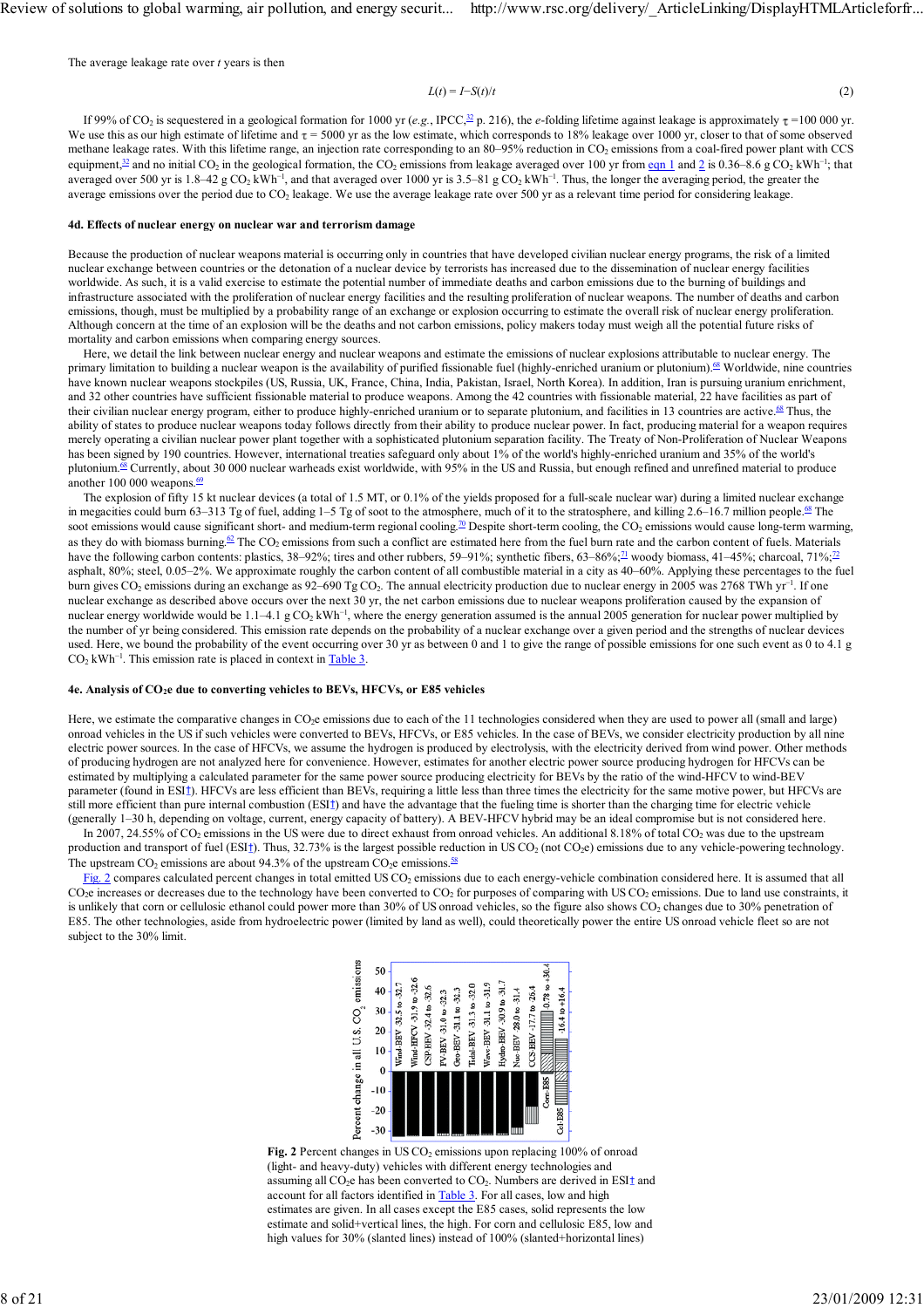#### penetration are also shown.

Converting to corn-E85 could cause either no change in or increase CO<sub>2</sub> emissions by up to 9.1% with 30% E85 penetration (ESI<sup>†</sup>, I37). Converting to cellulosic-E85 could change CO<sub>2</sub> emissions by +4.9 to −4.9% relative to gasoline with 30% penetration (ESI<sup>†</sup>, J16). Running 100% of vehicles on electricity provided by wind, on the other hand, could reduce US carbon by 32.5–32.7% since wind turbines are 99.2–99.8% carbon free over a 30 yr lifetime and the maximum reduction possible from the vehicle sector is 32.73%. Using HFCVs, where the hydrogen is produced by wind electrolysis, could reduce US CO<sub>2</sub> by about 31.9–32.6%, slightly less than using wind-BEVs since more energy is required to manufacture the additional turbines needed for wind-HFCVs. Running BEVs on electricity provided by solar-PV can reduce carbon by 31–32.3%. Nuclear-BEVs could reduce US carbon by 28.0–31.4%. Of the electric power sources, coal-CCS producing vehicles results in the least emission reduction due to the lifecycle, leakage, and opportunity-cost emissions of coal-CCS.

# 5. Effects on air pollution emissions and mortality

Although climate change is a significant driver for clean energy systems, the largest impact of energy systems worldwide today is on human mortality, as indoor plus outdoor air pollution kills over 2.4 million people annually (Introduction), with most of the air pollution due to energy generation or use.

Here, we examine the effects of the energy technologies considered on air pollution-relevant emissions and their resulting mortality. For wind, solar-PV, CSP, tidal, wave, and hydroelectric power, air-pollution relevant emissions arise only due to the construction, installation, maintenance, and decommissioning of the technology and as a result of planning-to-operation delays (Section 4b). For corn and cellulosic ethanol, emissions are also due to production of the fuel and ethanol-vehicle combustion. For non-binary geothermal plants (about 85% of existing plants) emissions also arise due to evaporation of NO, SO<sub>2</sub>, and H<sub>2</sub>S. The level of direct emissions is about 5% of that of a coal-fired power plant. For binary geothermal plants, such emissions are about 0.1% those of a coal-fired power plant. For nuclear power, pollutant emissions also include emissions due to the mining, transport, and processing of uranium. It is also necessary to take into the account the potential fatalities due to nuclear war or terrorism caused by the proliferation of nuclear energy facilities worldwide.

For coal-CCS, emissions also arise due to coal combustion since the CCS equipment itself generally does not reduce pollutants aside from CO<sub>2</sub>. For example, with CCS equipment, the CO<sub>2</sub> is first separated from other gases after combustion. The remaining gases, such as  $SO<sub>x</sub>$ , NO<sub>x</sub>, NH<sub>3</sub>, and Hg are discharged to the air. Because of the higher energy requirement for CCS, more non-CO2 pollutants are generally emitted to the air compared with the case of no capture when a plant's fuel use is increased to generate a fixed amount of electric power for external consumption. For example, in one case, the addition of CCS equipment for operation of an IGCC plant was estimated to increase fuel use by 15.7%, SO<sub>x</sub> emissions by 17.9%, and NO<sub>x</sub> emissions by 11%.<sup>32</sup> In another case, CCS equipment in a pulverized coal plant increased fuel use by 31.3%, increased NO<sub>x</sub> emissions by 31%, and increased NH<sub>3</sub> emissions by 2200% but the addition of another control device decreased SO<sub>x</sub> emissions by 99.7%.<sup>32</sup>

In order to evaluate the technologies, we estimate the change in the US premature death rate due to onroad vehicle air pollution in 2020 after converting current onroad light- and heavy-duty gasoline vehicles to either BEVs, HFCVs, or E85 vehicles. Since HFCVs eliminate all tailpipe air pollution when applied to the US vehicle fleet<sup>19,18</sup> as do BEVs, the deaths due to these vehicles are due only to the lifecycle emissions of the vehicles themselves and of the power plants producing electricity for them or for H<sub>2</sub> electrolysis. We assume lifecycle emissions of the vehicles themselves are similar for all vehicles so do not evaluate those emissions. We estimate deaths due to each electricity-generating technology as one minus the percent reduction in total CO<sub>2</sub>e emissions due to the technology (Table 3) multiplied by the total number of exhaust- plus upstream-emission deaths (gas and particle) attributable to 2020 light- and heavy-duty gasoline onroad vehicles, estimated as ~15 000 in the US from 3-D model calculations similar to those performed previously.<sup>73</sup> Thus, the deaths due to all BEV and HFCV options are attributed only to the electricity generation plant itself (as no net air pollution emanates from these vehicles). Because the number of deaths with most options is relatively small, the error arising from attributing  $CO<sub>2</sub>e$  proportionally to other air pollutant emissions may not be so significant. Further, since  $CO<sub>2</sub>e$  itself enhances mortality through the effect of its temperature and water vapor changes on air pollution, $\frac{73}{2}$  using it as a surrogate may be reasonable.

For nuclear energy, we add, in the high case, the potential death rate due to a nuclear exchange, as described in Section 4d, which could kill up to 16.7 million people. Dividing this number by 30 yr and the ratio of the US to world population today (302 million : 6.602 billion) gives an upper limit to deaths scaled to US population of 25 500 yr<sup>-1</sup> attributable to nuclear energy. We do not add deaths to the low estimate, since we assume the low probability of a nuclear exchange is zero.

The 2020 premature death rates due to corn- and cellulosic-E85 are calculated by considering 2020 death rate due to exhaust, evaporative, and upstream emissions from light- and heavy-duty gasoline onroad vehicles, the changes in such death rates between gasoline and E85. Changes in deaths due to the upstream emissions from E85 production were determined as follows. Fig. 3 shows the upstream lifecycle emissions for multiple gases and black carbon from reformulated gasoline (RFG), corn-E90, and cellulosic-E90.<sup>58</sup> The upstream cycle accounts for fuel dispensing, fuel distribution and storage, fuel production, feedstock transmission, feedstock recovery, land-use changes, cultivation, fertilizer manufacture, gas leaks and flares, and emissions displaced. The figure indicates that the upstream cycle emissions of CO, NO<sub>2</sub>, N<sub>2</sub>O, and BC may be higher for both corn- and cellulosic E90 than for RFG. Emissions of NMOC, SO<sub>2</sub>, and CH<sub>4</sub> are also higher for corn-E90 than for RFG but lower for cellulosic-E90 than for RFG. Weighting the emission changes by the low health costs per unit mass of pollutant from Spadaro and Rabl<sup>74</sup> gives a rough estimate of the health-weighed upstream emission changes of E90 *versus* RFG. The low health cost, which applies to rural areas, is used since most upstream emissions changes are away from cities. The result is an increase in the corn-E90 death rate by 20% and the cellulosic-E90 death rate by 30% (due primarily to the increase in BC of cellulosic-E90 relative to corn-E90), compared with RFG. Multiplying this result by 25%, the estimated ratio of upstream emissions to upstream plus exhaust emissions (Section 4e) gives death rate increases of 5.0% and 7.5% for corn- and cellulosic-E90, respectively, relative to RFG. The changes in onroad deaths between gasoline and E85 were taken from the only study to date that has examined this issue with a 3-D computer model over the US.<sup>75</sup> The study found that a complete penetration of E85-fueled vehicles (whether from cellulose or corn) might increase the air pollution premature death rate in the US by anywhere from zero to 185 deaths yr<sup>-1</sup> in 2020 over gasoline vehicles. The emission changes in that study were subsequently supported.<sup>76</sup>



Fig. 3 Upstream lifecycle emissions of several individual pollutants from corn-E90 and cellulosic-E90 relative to reformulated gasoline (RFG). $58$ 

An additional effect of corn- and cellulosic ethanol on mortality is through its effect on undernutrition. The competition between crops for food and fuel has reduced the quantity of food produced and increased food prices. Other factors, such as higher fuel costs, have also contributed to food price increases. Higher prices of food, in particular, increase the risk of starvation in many parts of the world. WHO<sup>1</sup> estimates that 6.2 million people died in 2000 from undernutrition,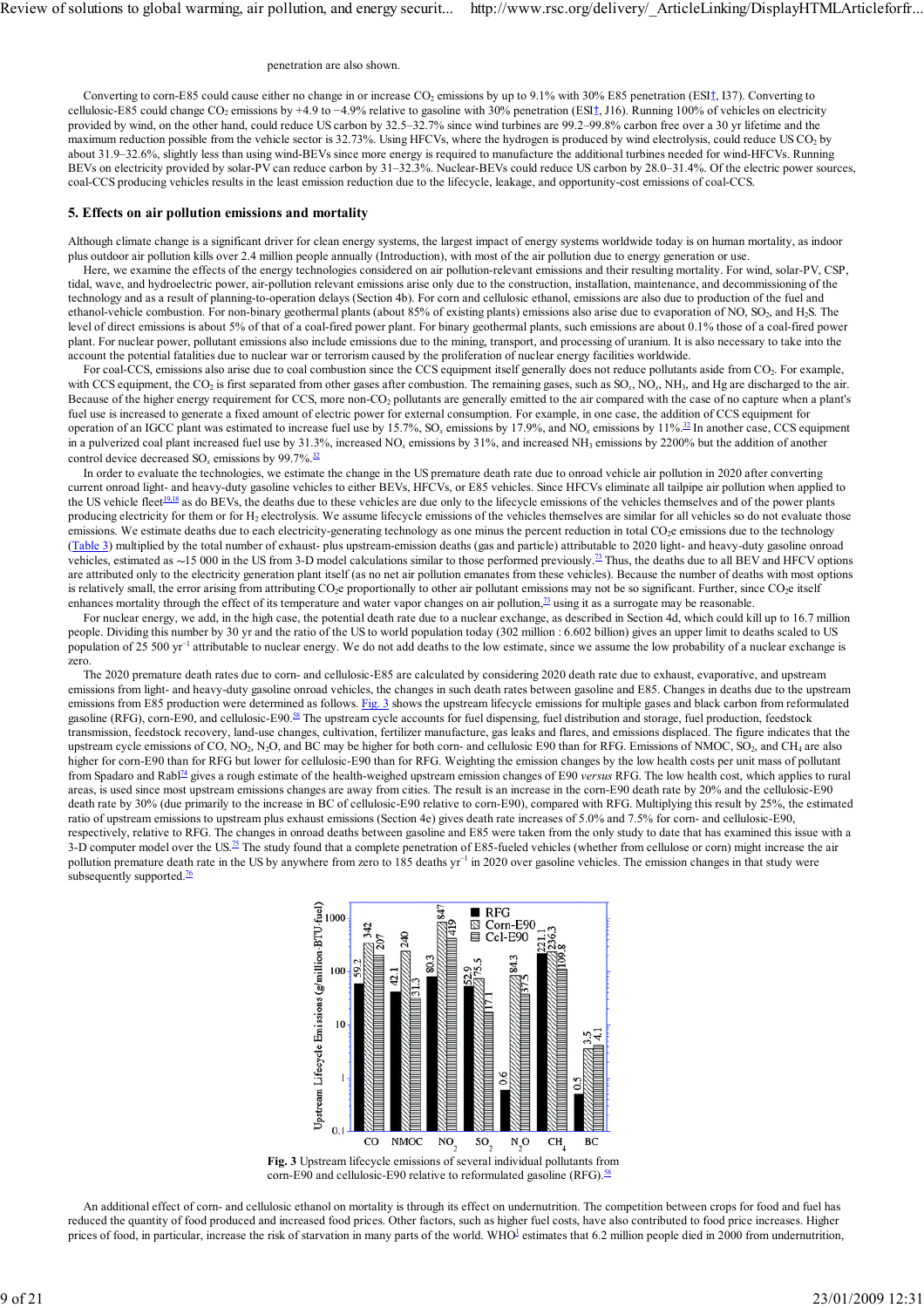primarily in developing countries. Undernutrition categories include being underweight, iron deficiency, vitamin-A deficiency, and zinc deficiency. As such, death due to undernutrition does not require starvation. When food prices increase, many people eat less and, without necessarily starving, subject themselves to a higher chance of dying due to undernutrition and resulting susceptibility to disease. Here, we do not quantify the effects of corn-E85 or cellulosic-E85 on mortality due to the lack of a numerical estimate of the relationship between food prices and undernutrition mortality but note that it is probably occurring.

Fig. 4 indicates that E85 may increase premature deaths compared with gasoline, due primarily to upstream changes in emissions but also due to changes in onroad vehicle emissions. Cellulosic ethanol may increase overall deaths more than corn ethanol, although this result rests heavily on the precise particulate matter upstream emissions of corn-versus cellulosic-E85. Due to the uncertainty of upstream and onroad emission death changes, it can be concluded that E85 is unlikely to improve air quality compared with gasoline and may worsen it.



Fig. 4 Estimates of future (c. 2020) US premature deaths per year from vehicles replacing light- and heavy-duty gasoline onroad vehicles and their upstream emissions assuming full penetration of each vehicle type or fuel, as discussed in the text. Low (solid) and high (solid+vertical lines) estimates are given. In the case of nuclear-BEV, the upper limit of the number of deaths, scaled to US population, due to a nuclear exchange caused by the proliferation of nuclear energy facilities worldwide is also given (horizontal lines). In the case of corn-E85 and cellulosic-E85, the dots are the additional US death rate due to upstream emissions from producing and distributing E85 minus those from producing and distributing gasoline (see text) and the slanted lines are the additional tailpipe emissions of E85 over gasoline for the US.<sup>75</sup>

Fig. 4 also indicates that each E85 vehicle should cause more air-pollution related death than each vehicle powered by any other technology considered, except to the extent that the risk of a nuclear exchange due to the spread of plutonium separation and uranium enrichment in nuclear energy facilities worldwide is considered. This conclusion holds regardless of the penetration of E85. For example, with 30% penetration, corn-E85 may kill 4500–5000 people yr−1 more than CSP-BEVs at the same penetration. Because corn- and cellulosic-E85 already increase mortality more than any other technology considered, the omission of undernutrition mortality due to E85 does not affect the conclusions of this study. Emissions due to CCS-BEVs are estimated to kill more people prematurely than any other electric power source powering vehicles if nuclear explosions are not considered. Nuclear electricity causes the second-highest death rate among electric power sources with respect to lifecycle and opportunity-cost emissions. The least damaging technologies are wind-BEV followed by CSP-BEV and wind-HFCV.

#### 6. Land and ocean use

In this section, the land, ocean surface, or ocean floor required by the different technologies is considered. Two categories of land use are evaluated: the footprint on the ground, ocean surface, or ocean floor and the spacing around the footprint. The footprint is more relevant since it is the actual land, water surface, or sea floor surface removed from use for other purposes and the actual wildlife habitat area removed or converted (in the case of hydroelectricity) by the energy technology. The spacing area is relevant to the extent that it is the physical space over which the technology is spread thus affects people's views (in the case of land or ocean surface) and the ability of the technology to be implemented due to competing uses of property. For wind, wave, tidal, and nuclear power, the footprint and spacing differ; for the other technologies, they are effectively the same.

In the case of wind, wave, and tidal power, spacing is needed between turbines or devices to reduce the effect of turbulence and energy dissipation caused by one turbine or device on the performance of another. One equation for the spacing area  $(A, m^2)$  needed by a wind turbine to minimize interference by other turbines in an array is  $A = 4D \times 7D$ , where D is the rotor diameter (m).<sup>11</sup> This equation predicts that for a 5 MW turbine with a 126 m diameter rotor, an area of 0.44 km<sup>2</sup> is needed for array spacing. Over land, the area between turbines may be natural habitat, open space, farmland, ranch land, or used for solar energy devices, thus it is not wasted. On ridges, where turbines are not in a 2-D array but are lined up adjacent to each other, the spacing between the tips of turbine rotors may be one diameter, and the space required is much smaller since the array is one- instead of two-dimensional. Over water, wind turbines are also frequently closer to each other in the direction perpendicular to the prevailing wind to reduce local transmission line lengths.

#### 6.1. Wind

The footprint on the ground or ocean floor/surface of one large (e.g., 5 MW) wind turbine (with a tubular tower diameter, including a small space around the tube for foundation, of 4–5 m) is about 13–20 m<sup>2</sup>. Temporary dirt access roads are often needed to install a turbine. However, these roads are generally not maintained, so vegetation grows over them, as indicated in photographs of numerous wind farms. When, as in most cases, wind farms are located in areas of low vegetation, vehicle access for maintenance of the turbines usually does not require maintained roads. In some cases, turbines are located in more heavily vegetated or mountainous regions where road maintenance is more critical. However, the large-scale deployment of wind will require arrays of turbines primarily in open areas over land and ocean. In such cases, the footprint of wind energy on land is effectively the tower area touching the ground. Wind farms, like all electric power sources, also require a footprint due to transmission lines. Transmission lines within a wind farm are always underground. Those between the wind farm and a nearby public utility electricity distribution system are usually underground, but long distance transmission usually is not. In many cases, a public utility transmission pathway already exists near the wind farm and the transmission capacity needs to be increased. In other cases, a new transmission path is needed. We assume such additional transmission pathways apply roughly equally to all most electric power sources although this assumption may result in a small error in footprint size.

#### 6.2. Wave

For surface wave power, the space between devices is open water that cannot be used for shipping because of the proximity of the devices to one another. The footprint on the ocean surface of one selected 750 kW device is 525 m<sup>2</sup> (ESI<sup>†</sup>), larger than that of a 5 MW wind turbine. However, the spacing between wave devices (about  $0.025 \text{ km}^2$ , ESI<sup> $\pm$ </sup>) is less than that needed for a wind turbine.

# 6.3. Tidal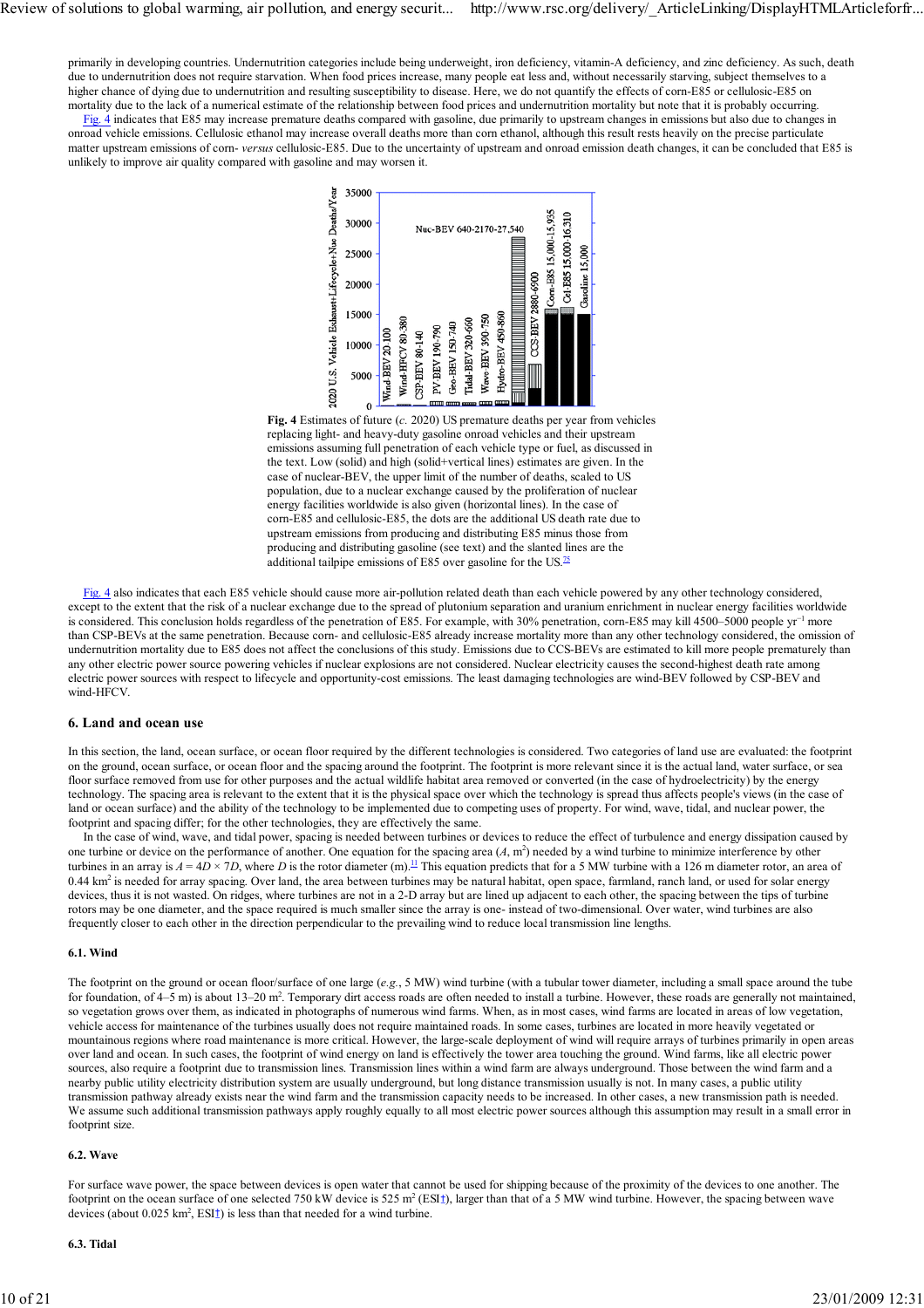Many tidal turbines are designed to be completely underwater (e.g., resting on the ocean floor and not rising very high) although some designs have a component protruding above water. Since ocean-floor-based turbines do not interfere with shipping, the ocean area they use is not so critical as that used by other devices. However, some concerns have been raised about how sea life might be affected by tidal turbines. The footprint area of one sample ocean-floor-based 1 MW tidal turbine is about 288 m<sup>2</sup> (ESI<sup>†</sup>) larger than the footprint area of a larger, 5 MW wind turbine. The array spacing of tidal turbines must be a similar function of rotor diameter as that of a wind turbine since tidal turbines dissipate tidal energy just as wind turbines dissipate wind energy. However, because tidal turbine rotor diameters are smaller than wind turbine rotors for generating similar power (due to the higher density of water than air), the spacing between tidal turbines is lower than that between wind turbines if the equation  $A = 4D \times 7D$  is used for tidal turbines.

# 6.4. Nuclear

In the case of nuclear power, a buffer zone around each plant is needed for safety. In the US, nuclear power plant areas are divided into an owner-controlled buffer region, an area restricted to some plant employees and monitored visitors, and a vital area with further restrictions. The owner-controlled buffer regions are generally left as open space to minimize security risks. The land required for nuclear power also includes that for uranium mining and disposal of nuclear waste. Estimates of the lands required for uranium mining and nuclear facility with a buffer zone are 0.06 ha yr GWh−1 and 0.26 ha yr GWh−1, respectively, and that for waste for a single sample facility is about  $0.08 \text{ km}^2$ <sup>31</sup> For the average plant worldwide, this translates into a total land requirement per nuclear facility plus mining and storage of about 20.5 km<sup>2</sup>. The footprint on the ground (e.g., excluding the buffer zone only) is about 4.9–7.9 km<sup>2</sup>.

# 6.5. Solar-PV and CSP

The physical footprint and spacing of solar-PV and CSP are similar to each other. The area required for a 160 W PV panel and walking space is about 1.9 m<sup>2</sup> (ESI ), or 1.2 km<sup>2</sup> per 100 MW installed, whereas that required for a 100 MW CSP plant without storage is 1.9–2.4 km<sup>2</sup> (ESI<sup>†</sup>). That with storage is 3.8–4.7 km<sup>2</sup> (ESI footnote S42). The additional area when storage is used is for additional solar collectors rather than for the thermal storage medium (which require little land). The additional collectors transfer solar energy to the storage medium for use in a turbine at a later time (e.g., at night), thereby increasing the capacity factor of the turbine. The increased capacity factor comes at the expense of more land and collectors and the need for storage equipment. Currently, about 90% of installed PV is on rooftops. However, many PV power plants are expected in the future. Here, we estimate that about 30% of solar-PV will be on rooftops in the long term (with the rest on hillsides or in power plants). Since rooftops will exist regardless of whether solar-PV is used, that portion is not included in the footprint or spacing calculations discussed shortly.

# 6.6. Coal-CCS, geothermal, hydroelectric

The land required for coal-CCS includes the lands for the coal plant facility, the rail transport, and the coal mining. A 425 MW coal-CCS plant requires a total of about 5.2 km<sup>2</sup> (ESI<sup>†</sup>), or about 1.2 km<sup>2</sup> per 100 MW. The land required for a 100 MW geothermal plant is about 0.34 km<sup>2</sup> (ESI<sup>†</sup>). A single reservoir providing water for a 1300 MW hydroelectric power plant requires about 650 km<sup>2</sup> (ESI<sup>†</sup>), or 50 km<sup>2</sup> per 100 MW installed.

# 6.7. Footprint and spacing for onroad vehicles

Here, we compare the footprint and spacing areas required for each technology to power all onroad (small and large) vehicles in the United States. All numbers are derived in ESI<sup>†</sup>. Wind-BEVs require by far the least footprint on the ground over land or ocean (1–2.8 km<sup>2</sup>). Tidal-BEVs do not consume ocean surface or land area but would require about 121–288 km<sup>2</sup> of ocean floor footprint. Wave devices would require about 400–670 km<sup>2</sup> of ocean surface footprint to power US BEVs. Corn ethanol, on the other hand, would require 900 000-1 600 000 km<sup>2</sup> (223-399 million acres) just to grow the corn for the fuel, which compares with a current typical acreage of harvested corn in the US before corn use for biofuels of around 75 million.<sup>77</sup> Cellulosic ethanol could require either less or more land than corn ethanol, depending on the yield of cellulosic material per acre. An industry estimate is  $5-10$  tons of dry matter per acre.<sup>78</sup> However, a recent study based on data from established switchgrass fields gives 2.32–4.95 tons acre<sup>-1</sup>.<sup>®</sup> Using the high and low ends from both references suggests that cellulosic ethanol could require  $430\,000-3\,240\,000\,\mathrm{km}^2$  (106–800 million acres) to power all US onroad vehicles with E85.

Fig. 5 shows the ratio of the footprint area required for each technology to that of wind-BEVs. The footprint area of wind-BEVs is 5.5–6 orders of magnitude less than those of corn- or cellulosic-E85, 4 orders of magnitude less than those of CSP- or PV-BEVs, 3 orders of magnitude less than those of nuclear- or coal-BEVs, and 2–2.5 orders of magnitude less than those of geothermal-, tidal-, or wave-BEVs. The footprint for wind-HFCVs is about 3 times that for wind-BEVs due to the larger number of turbines required to power HFCVs than BEVs. As such, wind-BEVs and wind-HFCVs are by far the least invasive of all wind-BEVs are by far the least invasive of all technologies over land. The relative ranking of PV-BEVs with respect to footprint improves relative to that shown in the figure (going ahead of CCS-BEV) if >80% (rather than the 30% assumed) of all future PV is put on rooftops.



Fig. 5 Ratio of the footprint area on land or water required to power all vehicles in the US in 2007 by a given energy technology to that of wind-BEVs. The footprint area is the area of the technology touching the ground, the ocean surface, or the ocean floor. Also shown are the ratios of the land areas of California and Rhode Island to the footprint area of wind-BEVs. Low and high values are shown for each technology/state.

Fig. 6 compares the fractional area of the US (50 states) required for spacing (footprint plus separation area for wind, tidal, wave, nuclear; footprint area for the others) needed by each technology to power US vehicles. The array spacing required by wind-BEVs is about 0.35–0.7% of all US land, although wind turbines can be placed over land or water. For wind-HFCVs, the area required for spacing is about 1.1–2.1% of US land. Tidal-BEVs would not take any ocean surface or land area but would require 1550–3700 km<sup>2</sup> of ocean floor for spacing (5–6% that of wind) or the equivalent of about 0.017–0.04% of US land. Wave-BEVs would require an array spacing area of 19 000-32 000 km<sup>2</sup> (about 50-59% that of wind), or an area equivalent to 0.21-0.35% of US land. Solar-PV powering US BEVs requires 0.077–0.18% of US land for spacing (and footprint), or 19–26% of the spacing area required for wind-BEVs. Similarly, CSP-BEVs need about 0.12–0.41% of US land or 34–59% of the spacing required for wind-BEV.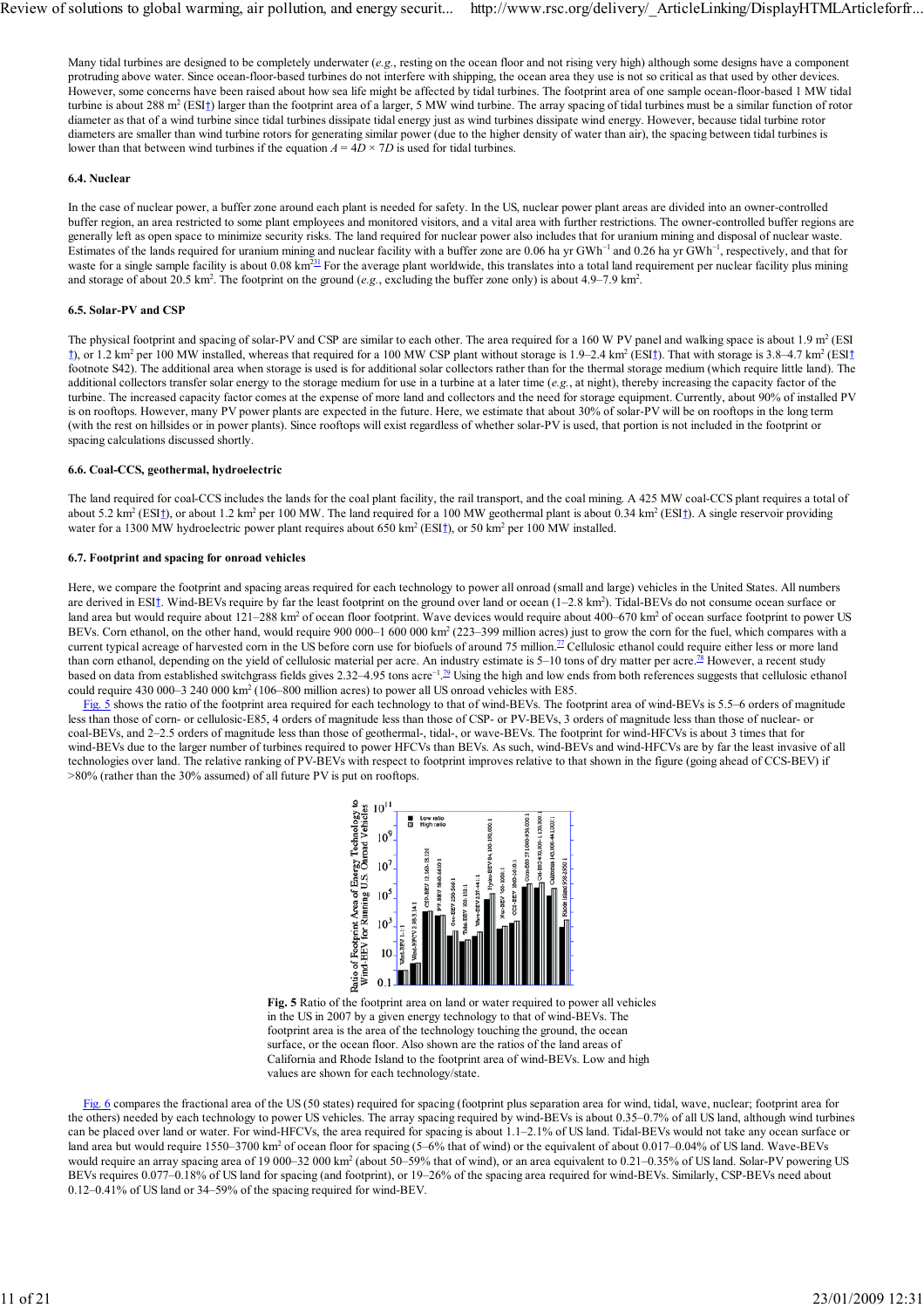

Fig. 6 Low (solid) and high (solid+lines) fractions of US land area (50 states) required for the spacing (footprint plus separation area for wind, tidal, wave, and nuclear; footprint area only for the others) of each energy technology for powering all US vehicles in 2007. Also shown are the fractions of US land occupied by California and Rhode Island. Multiply fractions by the area of the US (9 162 000 km<sup>2</sup>) to obtain area required for technology.

A 100 MW geothermal plant requires a land area of about 0.33 km<sup>2</sup> . This translates to about 0.006–0.008% of US land for running all US BEVs, or about 1.1–1.6% the array spacing required for wind-BEVs. Powering all onroad vehicles in the US with nuclear power would require about 0.045–0.061% of US land for spacing, or about 9–13% that of wind-BEVs. The land required for CCS-BEVs is 0.03–0.06% of the US, or about 7.4–8.2% of the array spacing required for wind-BEVs. The land required for hydro-BEVs is significant but lower than that for E85. Hydro-BEV would require about 1.9-2.6% of US land for reservoirs. This is 3.7–5.4 times larger than the land area required for wind-BEV spacing. Corn and cellulosic ethanol require by far the most land of all the options considered here. Running the US onroad vehicle fleet with corn-E85 requires 9.8–17.6% of all 50 US states, or 2.2–4.0 States of California. Cellulosic-E85 would require from 4.7–35.4% of US land, or 1.1–8.0 States of California, to power all onroad vehicles with E85.

In sum, technologies with the least spacing area required are, in increasing order, geothermal-BEVs, tidal-BEVs, wave-BEVs, CCS-BEVs, nuclear-BEVs, PV-BEVs, CSP-BEVs, wave-BEVs, and wind-BEVs. These technologies would all require <1% of US land for spacing. Corn-E85 and cellulosic-E85 are, on the other hand, very land intensive. The spacing area required for wind-BEVs is about 1/26 that required for corn-ethanol (E85) and 1/38 that required for cellulosic ethanol (E85), on average. The spacing area for PV-BEVs is about 1/3 that of wind-BEVs.

# 7. Water supply

Water shortages are an important issue in many parts of the world and may become more so as air temperatures rise from global warming. Here, energy technologies are examined with respect to their water consumption (loss of water from water supply) when the technologies are used to power US vehicles. Results are summarized in Fig. 7 and derived in ESI<sup>1</sup>.



Fig. 7 Low (solid) and high (solid+lines) estimates of water consumption (Gigagallons year−1) required to replace all US onroad vehicles with other vehicle technologies. Consumption is net loss of water from water supply. Data for the figure are derived in ESI $\pm$ . For comparison, the total US water consumption in 2000 was 148 900 Ggal yr<sup>-1</sup>.<sup>87</sup>

# 7.1. Corn-E85

For corn-E85, water is used for both irrigation and ethanol production. Most water for corn comes from rainfall, but in 2003, about 13.3% (9.75 million out of the 73.5 million acres) of harvested corn in the US was irrigated. With 1.2 acre-ft of irrigation water per acre of land applied to corn,<sup>80</sup> an average of 178 bushels per acre, $\frac{80}{2}$  and 2.64 gallons of ethanol per bushel, the water required for growing corn in 2003 was about 832 gallons per gallon of ethanol produced from irrigated land, or 102.3 gal-H<sub>2</sub>O gal-ethanol<sup>-1</sup> for all (irrigated plus nonirrigated) corn. In Minnesota ethanol factories, about 4.5 L of water were required to produce one liter of 100% ethanol in 2005.<sup>81</sup> Much of the water consumed is from evaporation during cooling and wastewater discharge. Thus, the irrigation plus ethanolfactory water requirement for corn ethanol in the US is about 107 gal-H2O gal-ethanol−1, on average. This compares with an estimate for an earlier year with a higher fraction of irrigated corn of 159 gal-H<sub>2</sub>O gal-ethanol<sup>-1 82</sup>

# 7.2. Cellulosic-E85

The use of switchgrass to produce ethanol would most likely reduce irrigation in comparison with use of corn. However, since agricultural productivity increases with irrigation (e.g., irrigated corn produced 178 bushels per harvested acre in the US in 2003, whereas irrigated+nonirrigated corn produced 139.7 bushels per harvested acre $\mathbb{Z}$ ), it is likely that some growers of switchgrass will irrigate to increase productivity. Here, it is assumed that the irrigation rate for switchgrass will be half that of corn (thus, around 6.6% of switchgrass crops may be irrigated).

# 7.3. Hydroelectric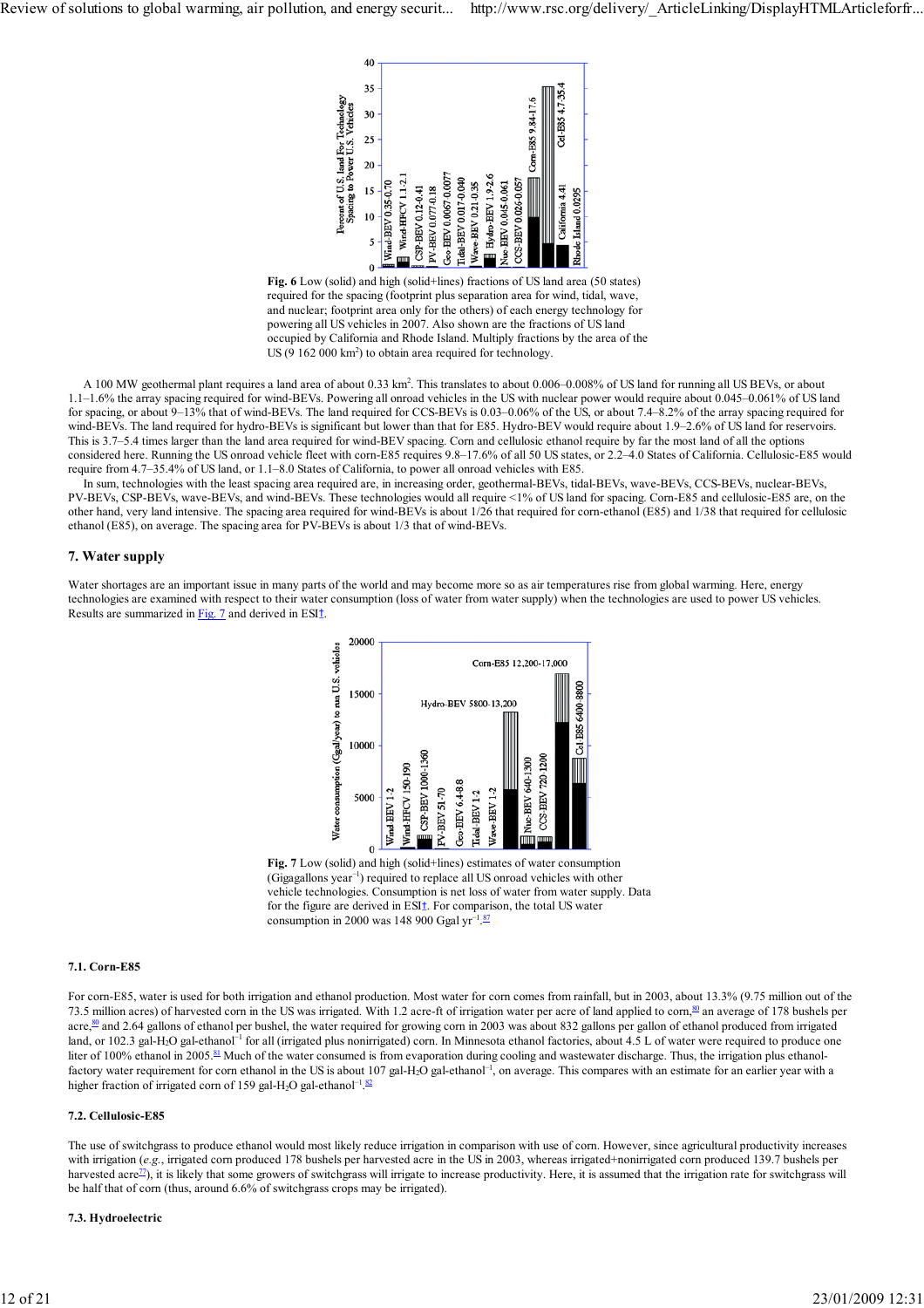Hydroelectric power consumes water as a result of evaporation from the surface of reservoirs. Since reservoirs are also designed to conserve water and provide flood control, irrigation, navigation and river regulation, salinity control in delta regions, and domestic water supply, not all evaporation can be attributable to hydroelectricity. An estimate of water consumption through evaporation from reservoirs by hydroelectric power that accounted for river and stream evaporation but not for loss to the ocean or for other uses of reservoir water is 18 gal kWh<sup>-1 83</sup> We multiply this number by the fraction of a reservoir's use attributable to hydroelectricity. Although several big reservoirs were built primarily for power supply, they are currently used for the purposes described above. As such, their fraction attributable to hydroelectricity should be less than or equal to their capacity factor  $(25-42\% ,$  Table 1), which gives the fraction of their turbines' possible electrical output actually used. The main reason capacity factors are not near 100% is because water in the dam is conserved for use at different times during the year for the purposes listed. We thus estimate the water consumption rate as  $4.5-7.6$  gal kWh<sup>-1</sup>.

# 7.4. Nuclear

Nuclear power plants, usually located near large bodies of surface water, require more water than other fossil-fuel power plants.<sup>84</sup> but less water than ethanol production. Water is needed in a nuclear plant to produce high-pressure steam, which is used to turn a turbine to drive a generator. Most water is returned at higher temperature to its source, but some of the water is lost by evaporation. The water consumption (from evaporation) in a nuclear power plant ranges from 0.4–0.72 gal kWh<sup>-1</sup>, depending on the type of cooling technology used.<sup>84</sup>

# 7.5. Coal-CCS

Carbon capture and sequestration projects result in water consumption due to the coal plant, estimated as 0.49 gal kWh<sup>-1 ®</sup> The increased electricity demand due to the CCS equipment is accounted for by the fact that more kWh of electricity are required, thus more water is consumed, when CCS equipment is used.

#### 7.6. CSP

Concentrated solar power with parabolic trough technology requires the heating of water to produce steam. However, since the process is closed-loop, this water is generally not lost. However, the steam needs to be recondensed for water reuse. This is generally done by combining the steam with cooler water in a cooling tower or by air cooling in a heat exchanger. In the case of water cooling, water is lost by evaporation. Water is also needed to clean mirrors. One estimate of the water consumption for parabolic-trough CSP during is 0.74 gal-H<sub>2</sub>O kWh<sup>-1</sup> for water cooling and 0.037 gal-H<sub>2</sub>O kWh<sup>-1</sup> for mirror cleaning.<sup>86</sup> The water consumption for central-tower receiver CSP cooling and cleaning is 0.74 gal-H<sub>2</sub>O kWh<sup>-1®</sup> If air cooling is used, water use decreases significantly, but efficiency also decreases. We assume here that CSP will be water cooled to maximize efficiency. For parabolic dish-shaped reflectors, only water for cleaning is needed.

# 7.7. Geothermal, wind, wave, tidal, solar-PV

Geothermal plants consume some water during their construction and operation. One estimate of such consumption is 0.005 gal kWh<sup>-1 27</sup> Wind turbines, wave devices, and tidal turbines do not consume water, except in the manufacture of the devices. An estimate of water consumption due to wind is 0.001 gal-H<sub>2</sub>O kWh<sup>-1 ss</sup> We assume the same for wave and tidal device manufacturing. Solar-PV requires water for construction of the panels and washing them during operation. We estimate the water consumption during panel construction as 0.003 gal-H2O kWh−1 and that during cleaning the same as that for CSP, 0.037 gal-H<sub>2</sub>O kWh<sup>-1</sup>, for a total of 0.04 gal-H<sub>2</sub>O kWh<sup>-1</sup>.

#### 7.8. Comparison of water consumption

Fig. 7 compares the water consumed by each technology when used to power all US onroad vehicles. When wind or any other electric power source is combined with HFCVs, additional water is required during electrolysis to produce hydrogen (through the reaction H<sub>2</sub>O + electricity  $\rightarrow$  H<sub>2</sub> + 0.5 O<sub>2</sub>). This consumption is accounted for in the wind-HFCVs bar in the figure. The lowest consumers of water among all technologies are wind-BEVs, tidal-BEVs, and wave-BEVs, followed by geo-BEVs, PV-BEVs, and wind-HFCVs. The largest consumer is corn-E85, followed by hydro-BEVs and cellulosic-E85. If all US onroad vehicles were converted to corn-E85, an additional 8.2–11.4% of the total water consumed for all purposes in the US in 2000 would be needed. For cellulosic-E85, an additional 4.3–5.9% would be needed (subject to the uncertainty of the irrigation rate). Since hydroelectricity is unlikely to expand significantly rather than be used more effectively to provide peaking power, its additional water consumption is not such an issue. Further, because new dams built for the joint purposes of water supply and hydroelectricity will enhance the availability of water in dry months, an additional advantage exists to hydroelectric power with respect to water supply that is not captured in Fig. 7.

# 8. Effects on wildlife and the environment

The effects of energy technologies on wildlife and natural ecosystems are proportional to the footprint on land or water required by the technology, the air and water pollution caused by the technology, and direct interactions of wildlife with the technology. In this section, we rank the different technologies based on these effects.

The covering of land with a building or paved road, or the surface mining of land effectively destroys habitat. For example, between 1992 and 2002, 381 000 acres (1542 km<sup>2</sup>) of US forest habitat were destroyed by mountaintop removal due to coal mining.<sup>88</sup> With coal-CCS, mountaintop removal will increase as coal consumption expands to meet new energy demand and power CCS equipment.

The conversion of land from natural vegetation to cropland, needed for the production of biofuels, similarly reduces available habitat, particularly when pesticides are used to protect crops. This effect is greatest when rich ecosystems, such as a tropical or other forests are destroyed either directly for biofuel farming or indirectly when biofuel farming in other areas causes cattle ranchers or soy farmers to move and clear rainforest areas. Even when agricultural land is converted from one type of crop to another, biota may be lost. For example, when switchgrass replaces a non-biofuel crop, switchgrass' lignocellulose is removed to produce ethanol, so microorganisms, which normally process the lignocellulose, cannot replenish soil nutrients, reducing biota in the soil. On the other hand, good selection of land use for growing biofuel crops could reduce impacts of the crops on the local ecosystem.<sup>60</sup>

Dams for hydroelectric power reduce salmon population by reducing access to spawning grounds. To mitigate this problem, fish ladders are usually installed. Because sediment builds up behind a dam, water leaving a dam contains little sediment.<sup>89</sup> This can lead to scavenging of sediment from riverbeds downstream, causing loss of riverbank habitat. On the other hand, the flooding of land with water behind a dam reduces habitat for land-based wildlife but increases it for aquatic wildlife there. Similarly, the addition of structures to the ocean increases the surface area of artificial reefs, increasing the presence of fish life in these areas. $\frac{90}{2}$  The use of dams for peaking power also affects the diurnal variation of water flow down a river. This can affect downstream ecosystems negatively in some cases although the effect may vary significantly from river to river.

In ranking the relative impacts of land use change due to the technologies on wildlife, we consider the footprint of the technology on land based on Fig. 5, but take into account whether the land was converted to water, agricultural land, land-based buildings/structures, or ocean-based structures, or mined on its surface and what the previous land use might have been. In the case of solar-PV, for example, the impacts are proportional to the footprint area in  $Fig. 5$  (which already excludes rooftops), but less proportional to footprint than other energy sources since much of PV in the near future will be located in arid regions with less wildlife displaced than for other technologies, which will be situated on more biodiverse land. CSP will similarly be located in more arid land. As a result, the rankings of CSP and PV with respect to wildlife in Table 4 are higher than their respective footprint rankings.

Table 4 Ranking (from 1–12, with 1 being the best) over individual categories and among all categories of each energy technology combination when used to power all US onroad vehicles. The ranking of each technology for each category is then multiplied by its weight (second column) to obtain a weighted-average ranking, which is analogous to a score from 1–12. The numerical order of the overall rank is then given (bottom row). The weights sum up to 100%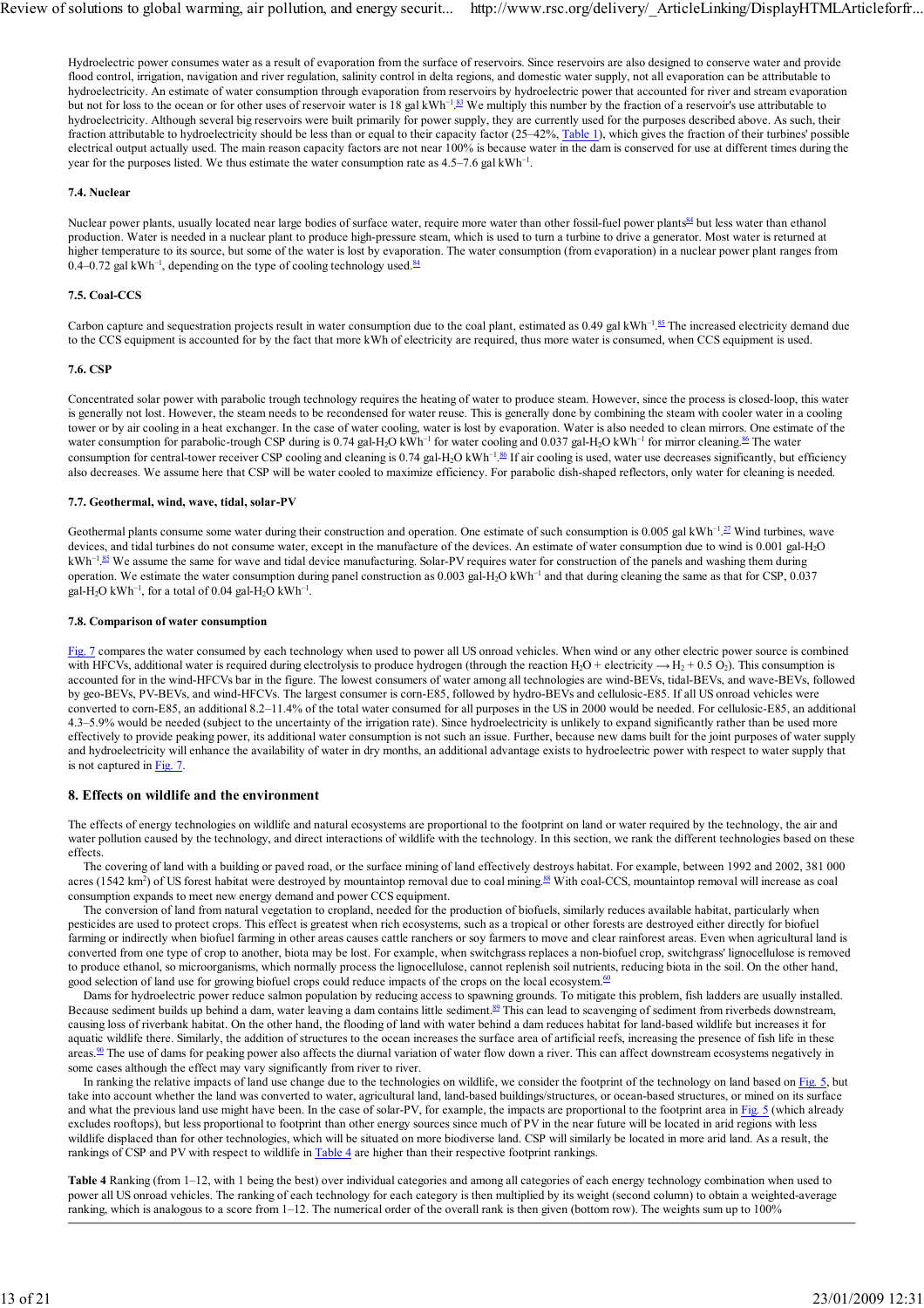Weight<br>(%) Wind-BEV Wind-HFCV PV-BEV CSP-BEV Geo-BEV Hydro-BEV Wave-BEV Tidal-BEV Nuc-BEV CCS-BEV Corn-E85 Cel-E85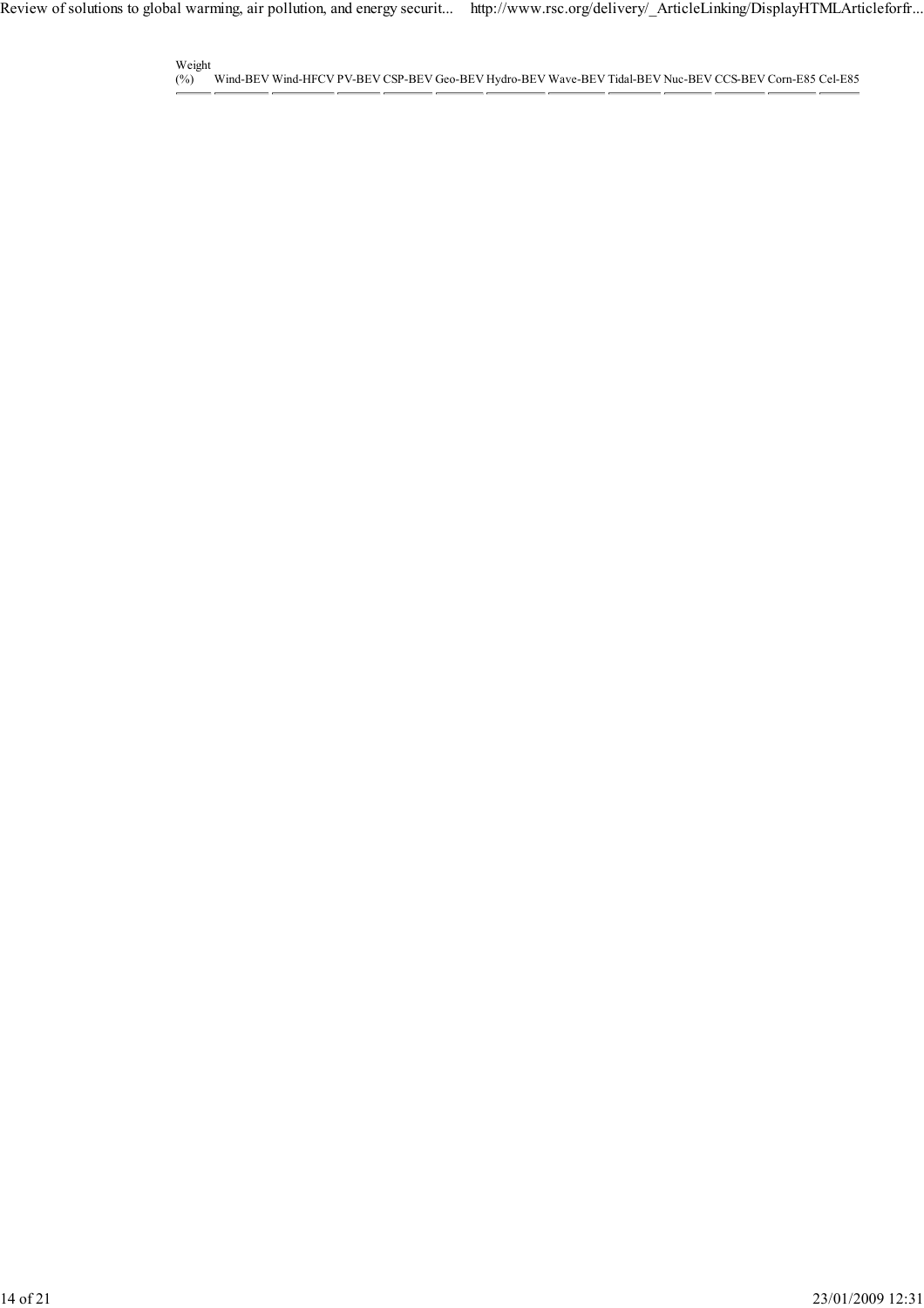| <sup>a</sup> Resourceabundance 10                                                                                                                                                                                                                 |    |      |                                                                                                                     |      |                  |                  | 10   |                                                                                                 |                                    |       |       | 11                             | 12   |
|---------------------------------------------------------------------------------------------------------------------------------------------------------------------------------------------------------------------------------------------------|----|------|---------------------------------------------------------------------------------------------------------------------|------|------------------|------------------|------|-------------------------------------------------------------------------------------------------|------------------------------------|-------|-------|--------------------------------|------|
| <sup><b><sup>2</sup>CO<sub>2</sub>e</b> emissions</sup>                                                                                                                                                                                           | 22 |      |                                                                                                                     |      |                  |                  |      |                                                                                                 |                                    | 9     | 10    | 12                             | 11   |
| <sup>c</sup> Mortality                                                                                                                                                                                                                            | 22 |      |                                                                                                                     |      |                  |                  | 8    |                                                                                                 |                                    | 10    | 9     | 11                             | 12   |
| $\frac{d}{dx}$ Footprint                                                                                                                                                                                                                          | 12 |      |                                                                                                                     |      |                  |                  | 10   |                                                                                                 |                                    | 6     |       | 11                             | 12   |
| $\epsilon$ Spacing                                                                                                                                                                                                                                |    | 8    | 9                                                                                                                   |      |                  |                  | 10   |                                                                                                 |                                    |       |       | 11                             | 12   |
| $\frac{1}{2}W$ ater consumption 10                                                                                                                                                                                                                |    |      | 6                                                                                                                   |      |                  |                  | 11   |                                                                                                 |                                    |       |       | 12                             | 10   |
| <sup><i>s</i></sup> Effects on wildlife                                                                                                                                                                                                           | 6  |      |                                                                                                                     |      |                  |                  | 8    |                                                                                                 |                                    | 9     | 10    | 11                             | 12   |
| "Thermal pollution"                                                                                                                                                                                                                               |    |      |                                                                                                                     |      |                  | 3                |      |                                                                                                 |                                    | 12    | 11    | 10                             | 9.   |
| <b>Water</b> chemical<br>pollution/radioactive<br>waste                                                                                                                                                                                           | 3  |      | 3                                                                                                                   | 5    |                  | 4                | 8    |                                                                                                 | 6                                  | 10    | 9     | 12                             | 11   |
| <i>Energy</i> supply<br>disruption                                                                                                                                                                                                                | 3  | 3    |                                                                                                                     |      | 6                |                  | 11   | 5                                                                                               |                                    | 12    | 8     | 9                              |      |
| Normal operating<br>reliability                                                                                                                                                                                                                   | 8  | 10   |                                                                                                                     | 10   | 5                | 6                | 2    | 10                                                                                              | 9                                  |       | 8     | 3                              |      |
| Weighted average                                                                                                                                                                                                                                  |    | 2.09 | 3.22                                                                                                                | 5.26 | 4.28             | 4.60             | 8.40 | 6.11                                                                                            | 4.97                               | 8.50  | 8.47  | 10.6                           | 10.7 |
| Overall rank                                                                                                                                                                                                                                      |    |      |                                                                                                                     | 6    | 3                |                  | 8    |                                                                                                 | 5                                  | 9-tie | 9-tie | 11                             | 12   |
| Based on Table 1, Fig. 5, and discussion in Section 11.<br>sea floor is not so relevant (although footprint area is). Based on Fig. 7. Based primarily on footprint area, air pollution emissions, and collision risk, as described in Section 8. |    |      | Based on Fig. 2.                                                                                                    |      | Based on Fig. 4. | Based on Fig. 5. |      | Based on Fig. 6, except that tidal was placed ahead of geothermal since the spacing area on the |                                    |       |       | Based on discussion of thermal |      |
| pollution in Section 8.                                                                                                                                                                                                                           |    |      | Based on the discussion of chemical pollution and radioactive waste in Section 8. Based on discussion in Section 9. |      |                  |                  |      |                                                                                                 | Based on discussion in Section 10. |       |       |                                |      |

Air-pollution-relevant emissions harm animals as much as they damage humans.<sup>91</sup> Such emissions also damage plants and trees by discoloring their leaves, stunting their growth, or killing them. $92-94$  To account for air pollution effects on wildlife and ecosystems, we use the information from Fig. 4, which shows the effects of the energy technologies on human air pollution mortality, as a surrogate.

The effects on bird and bat deaths due to each energy technology should also be considered. Energy technologies kill birds and bats by destroying their habitat, polluting the air they breathe and the water they drink, and creating structures that birds and bats collide with or are electrocuted on. Loss of habitat is accounted for here by considering the footprint of each technology on the ground. Fig. 5 indicates that a large penetration of wind turbines for BEVs or HFCVs will result in 2.5 orders-of-magnitude less habitat loss based on footprint than geothermal power and 3 orders-of-magnitude less than Nuc-BEVs or CCS-BEVs. In particular, mountaintop removal during coal mining is historically responsible for the decline in several bird species, including the Cerulean Warbler, the Louisiana Waterthrush, the Worm-Eating Warbler, the Black-and-White Warbler, and the Yellow-Throated Vireo.<sup>88</sup> Although CSP and PVs require more footprint than most other technologies, both will be located primarily in deserts or, in the case of PV, also on rooftops, reducing their effects on habitat. The large footprint requirements for corn and cellulosic ethanol will cause the largest loss in bird habitat, such as wetlands, wet meadows, grassland, and scrub.<sup>88</sup>

With regard to air pollution, the low air pollution emissions and human mortality associated with wind-BEVs (Fig. 4) suggest it will have the least effect on respiratory- and cardiovascular-related bird and bat mortality. Corn- and cellulosic-E85 will have the greatest impact, followed by CCS-BEVs and nuclear-BEVs.

Because significant concern has been raised with respect to the effect of wind turbines on birds and bat collisions, we examine this issue in some detail. With regards to structures, wind turbines in the US currently kill about 10 000–40 000 birds annually, 80% of which are songbirds and 10%, birds of prey.<sup>88</sup> For comparison, 5–50 million birds are killed annually by the 80 000 communication towers in the US.<sup>88</sup> Birds are attracted by their lights and collide with them or their guy wires during night migration. Also, 97.5–975 million birds are killed by collision with windows and hundreds of millions of birds are killed by cats in the US each year.<sup>88</sup> Finally, in 2005, 200 million birds were lost to the Avian Flu worldwide.<sup>95</sup> A recent report determined that less than 0.003% of anthropogenic bird deaths in 2003 were due to wind turbines in four eastern US states.<sup>96</sup> If 1.4–2.3 million 5 MW wind turbines were installed worldwide to eliminate 100% of anthropogenic CO<sub>2</sub> emissions (ESI<sup>†</sup>), the number of bird deaths worldwide due to wind would be about  $1.4-14$  million, less than  $1%$  of the global anthropogenic bird loss. However, such a conversion would simultaneously eliminate global warming, air pollution human and animal mortality due to current energy use.

A related issue is the effect of tidal turbine rotors on sea life. Because tidal turbine rotors do not turn rapidly, they should not endanger sea life significantly. Further, with tidal turbine configurations that use a duct to funnel water, $\frac{97}{2}$  it may be possible to put a grating in front of the duct to prevent medium- and large-sized fish from entering the duct. The turbines may enhance sea communities by serving as artificial reefs as offshore wind turbines do.<sup>90</sup>

Some additional effects of energy technologies include thermal and chemical pollution, radioactive waste disposal, and feedbacks of technologies to the atmosphere. Thermal pollution reduces dissolved oxygen in water directly and indirectly by enhancing algae blooms. A reduction in dissolved oxygen harms fish, amphibians, and copepods. Thermal pollution also increases the rate of aquatic life metabolism, increasing competition for food. The energy technologies considered here that impact the temperature of water in lakes and rivers the most are CSP, nuclear, coal-CCS, and ethanol – the first three directly and the last through its lifecycle requirement of coal and nuclear electricity. The remaining technologies affect thermal pollution proportionally to their lifecycle  $CO<sub>2</sub>$ e emissions, most of which come from thermal power plants as well, but such lifecycle energy requirements are small.

Chemical waste pollution into surface and groundwater also impacts wildlife. Ethanol factories produce sewage-like effluent containing syrup, ethanol, chloride, copper, and other contaminants, produced during fermentation and distillation.<sup>98</sup> Coal-CCS releases acids (SO<sub>2</sub> and NO<sub>x</sub>) and mercury into the air that deposit to lakes and rivers as acid deposition. Some CCS technologies produce liquid wastes that are discharged to lakes or rivers and solid wastes that are incinerated. Both coal- and uranium-mining operations result in the release of chemicals into ground and surface waters. Other energy options are assumed to emit chemical waste proportionally to their lifecycle emissions.

Nuclear power plants produce fuel rods that are usually stored on site for several years in cooling ponds pending transport to a permanent site. The local storage of this "high-level waste" may preclude the future re-use of some nuclear power plant land for decades to centuries. In the US, a planned permanent site since 1982 has been Yucca Mountain. However, studies are still being carried out to determine whether storage at this site poses a long-term hazard.<sup>99</sup> Nuclear power plants also produce low-level waste, including contaminated clothing and equipment.

Finally, a question that frequently arises is the effect of a large penetration of wind turbines on local and global meteorology. This issue can be examined correctly only with high-resolution computer modeling. To date, no resolved study covering the large scale has been performed. The modeling studies that have been performed are too coarse for their results to be relied on. A back-of-the-envelope calculation of the effects that accounts for the upstream and downstream velocity of a turbine and the global mean of measured winds over land indicates that, if 10 million 1.5 MW wind turbines were used to power all the world's energy (electric plus nonelectric), the combined energy loss from the slower winds among all wakes worldwide in the boundary layer (about 1 km) would be  $<$ 1%  $\frac{100}{2}$ 

# 9. Energy supply disruption

Another key question for each energy technology is the extent to which the supply of energy from it can be disrupted by terrorism, war, or natural disaster. The energy technologies that are distributed (e.g., solar PV, wind, wave, and tidal) are least prone to disruption, whereas those that are centralized (e.g., nuclear, coal-CCS, hydroelectric, geothermal, CSP, ethanol factories) are most at risk to disruption.<sup>101</sup>

Severe weather, earthquake, fire, flood, or terrorist activity can take out some distributed-energy devices, but it is unlikely that an entire wind or solar PV farm could be disrupted by one of these events. With respect to severe weather, the survival wind speed for most wind turbines is around 60–65 m s<sup>−1</sup>, within range of the wind speeds in a Category 4 hurricane of 58.5–69 m s−1. Most tornados are less than 100 m across. An F4 (92.5–116 m s−1) tornado can reach 0.5–1.6 km wide. An F5 (wind speeds 117–142 m s<sup>-1</sup>) can reach 1.6–5 km wide. Although the chance that a Category 4–5 hurricane or an F4–F5 tornado hits a wind turbine is small, efforts could be made to strengthen turbines in at-risk areas.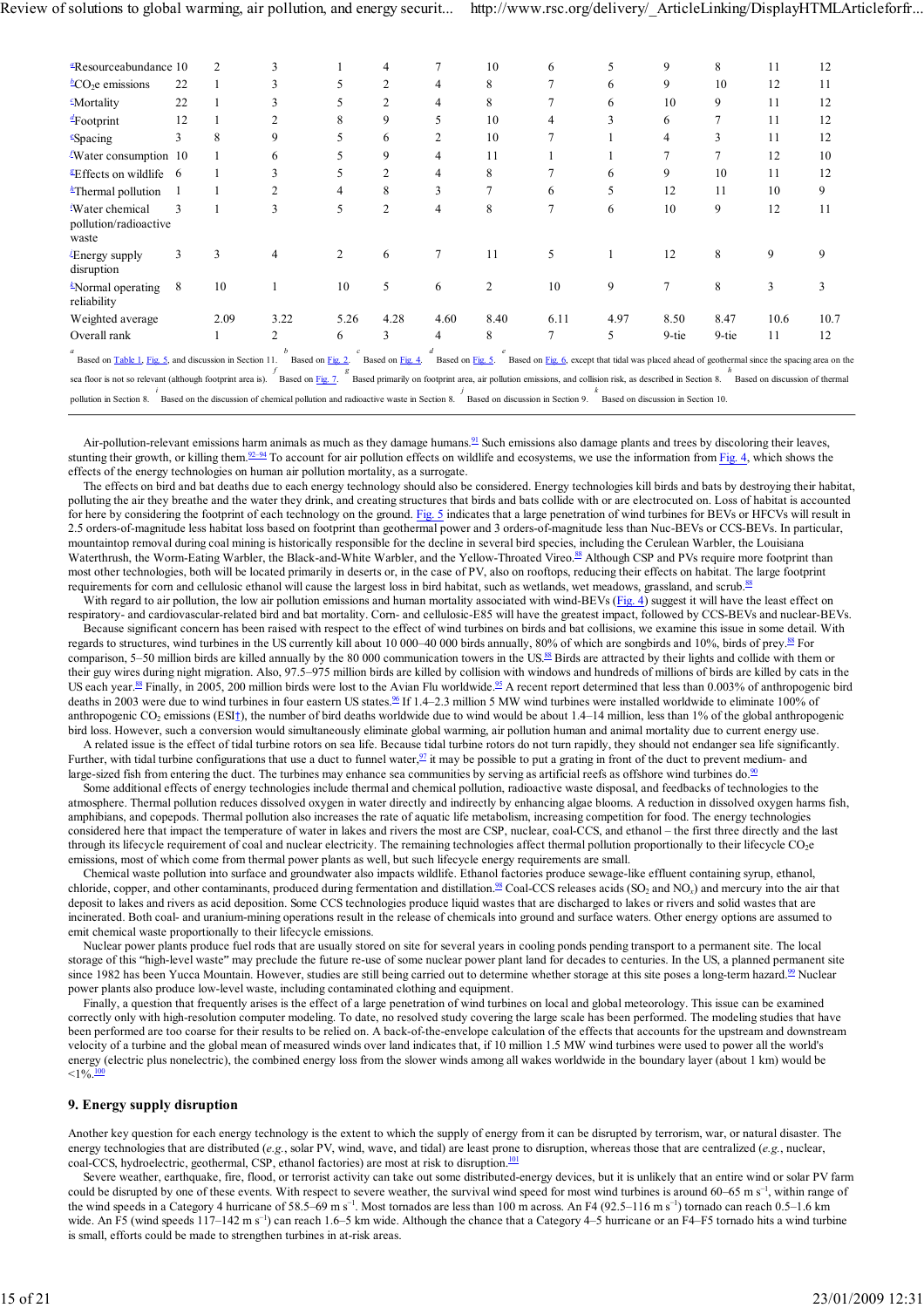In the case of centralized power sources, the larger the plant, the greater the risk of terrorism and collateral damage. In the case of nuclear power, collateral damage includes radiation release. In the case of hydroelectric power, it includes flooding. In the case of ethanol and coal-CCS, it includes some chemical releases. Whereas, nuclear power plants are designed to withstand tornados and other severe whether, the other power plants are not. However, nuclear power plants are vulnerable to heat waves. Because nuclear power plants rely on the temperature differential between steam and river or lake water used in the condenser, they often cannot generate electricity when the water becomes too hot, as occurred during the European heat wave of 2004, when several nuclear reactors in France were shut down.

Because nuclear power plants are centralized, release radiation if destroyed, and may shut down during a heat wave, we deem them to be the most likely target of a terrorist attack and prone to energy supply disruption among all energy sources. Large hydroelectric power plants are the second-most likely to be targeted by terrorists. Because they are a centralized power source and susceptible to reduced capacity during a drought, they are also considered to be the second-most vulnerable to disruption. Ethanol factories, coal-CCS, geothermal, and CSP plants are all centralized so are also subject to disruption and attack, but less so than nuclear or hydroelectricity. The greater potential for chemical releases from an ethanol plant makes it more risky than the other energy sources. CSP plants are generally smaller than coal-CCS plants, so are less likely to result in a disruption if disabled. The distributed-energy sources are the least likely to be disrupted. Among these, tidal power may be the most protected from severe weather whereas wave power, the most vulnerable. Solar PVs are least likely to be sited in locations of severe storms, so will be disrupted less than wind. Wind-BEV supply is more secure than wind-HFCV supply since fewer turbines are required in the former case.

# 10. Intermittency and how to address it

Wind, solar, wave, and tidal power at one location and time are naturally intermittent. In other words, at a single location and time, it is not possible to guarantee power from them. Tidal power at a single location and time is more reliable because of the predictability of the tides. Solar intermittency is due to day-night and seasonal transitions of the sun and clouds. Wind intermittency is due to variations in pressure gradients over minutes to seasons to years. With the large-scale deployment of an intermittent resource today, backup generators are needed that can be brought online quickly, increasing stress and maintenance of the system. However, it is shown here that when intermittent energy sources are combined with each other or over large geographical regions, they are much less intermittent than at one location. When combined with storage media, such as batteries or hydrogen, the effect of their intermittency is reduced further or eliminated.

Coal-CCS, nuclear, geothermal, and hydroelectric power are more reliable than the resources listed above but have scheduled and unscheduled outages. For example, nuclear power plants have unscheduled outages during heat waves (Section 9). Further, the average coal plant in the US from 2000–2004 was down 6.5% of the year for unscheduled maintenance and 6.0% of the year for scheduled maintenance.<sup>102</sup> This compares with a total down time for modern wind turbines of 0–2% over land and 0–5% over the ocean.<sup>90</sup> Solar-PV panels similarly have a downtime of near 0–2%. A difference between the outages of centralized and distributed plants is that when individual solar panels or wind turbines are down, for example, only a small fraction of electrical production is affected, whereas when a nuclear or coal plant is down, a large fraction is affected. Nuclear plants in the US have become more reliable in the last decade. In 2006, the overall capacity factor for nuclear in the US was  $89.9\%$ <sup>103</sup> compared with 80.8% worldwide (Table 1). Hydroelectric power plants are more reliable than most other centralized plants (e.g., with unscheduled outage rates of <5%;<sup>102</sup> however, because they are often used for peaking, their average capacity factors are low (Table 1). Geothermal capacity factors in the US are generally  $89-97\%$ ,<sup>27</sup> suggesting a reliability similar to nuclear power. Like nuclear, the globally-averaged low (Table 1). Geothermal capacity factors in the US capacity factor of geothermal is lower than its US average (Table 1). The overall outage rate of CSP plants in the Mojave desert have been reported as  $3.3-4.0\%$ for 1997–2001, except for 2000 when the outage rate was  $7.1\%$ .<sup>104</sup>

Whether or not intermittency affects the power supply depends on whether effort to reduce intermittency are made. Five methods of reducing intermittency or its effects are (a) interconnecting geographically-disperse naturally-intermittent energy sources (e.g., wind, solar, wave, tidal), (b) using a reliable energy source, such as hydroelectric power, to smooth out supply or match demand, (c) using smart meters to provide electric power to vehicles in such a way as to smooth out electricity supply, (d) storing the electric power for later use, and (e) forecasting the weather to plan for energy supply needs better. These are discussed briefly, in turn.

# 10a. Interconnecting geographically-dispersed intermittent energy sources

Interconnecting geographically-disperse wind, solar, tidal, or wave farms to a common transmission grid smoothes out electricity supply significantly, as demonstrated for wind in early work.<sup>105</sup> For wind, interconnection over regions as small as a few hundred kilometers apart can eliminate hours of zero power, accumulated over all wind farms and can convert a Rayleigh wind speed frequency distribution into a narrower Gaussian distribution.<sup>106</sup> When 13–19 geographically-disperse wind sites in the Midwest, over a region 850 km  $\times$  850 km, were hypothetically interconnected, an average of 33% and a maximum of 47% of yearly-averaged wind power was calculated to be usable as baseload electric power at the same reliability as a coal-fired power plant.<sup>107</sup> That study also found that interconnecting 19 wind farms through the transmission grid allowed the long-distance portion of capacity to be reduced, for example, by 20% with only a 1.6% loss in energy. With one wind farm, on the other hand, a 20% reduction in long-distance transmission caused a 9.8% loss in electric power. The benefit of interconnecting wind farms can be seen further from real-time minute-by-minute combined output from 81% of Spain's wind farms.<sup>108</sup> Such figures show that interconnecting nearly eliminates intermittency on times scales of hours and less, smoothing out the electricity supply. In sum, to improve the efficiency of intermittent electric power sources, an organized and interconnected transmission system is needed. Ideally, fast wind sites would be identified in advance and the farms would be developed simultaneously with an updated interconnected transmission system. The same concept applies to other intermittent electric power sources, such as solar PV and CSP. Because improving the grid requires time and expense, planning for it should be done carefully.

#### 10b. Load smoothing or matching with hydroelectric or geothermal power

A second method of reducing the effect of intermittency of wind is to combine multiple renewable energy sources, $\frac{109}{2}$  including wind, solar, hydroelectric, geothermal, tidal, and wave power, together, to reduce overall intermittency, and to use hydroelectric or geothermal power to fill in the gaps. This concept is illustrated for California in Fig. 8. Because hydroelectric power, when run in spinning reserve mode, can be increased or decreased within 15-30 s, it is an ideal source of peaking power. Hydroelectric power is used significantly for peaking rather than baseload power today, so enhancing its use for peaking should not be a large barrier. Geothermal power is used primarily as a baseload source. However, geothermal plants can be designed to follow load as well.<sup>110</sup>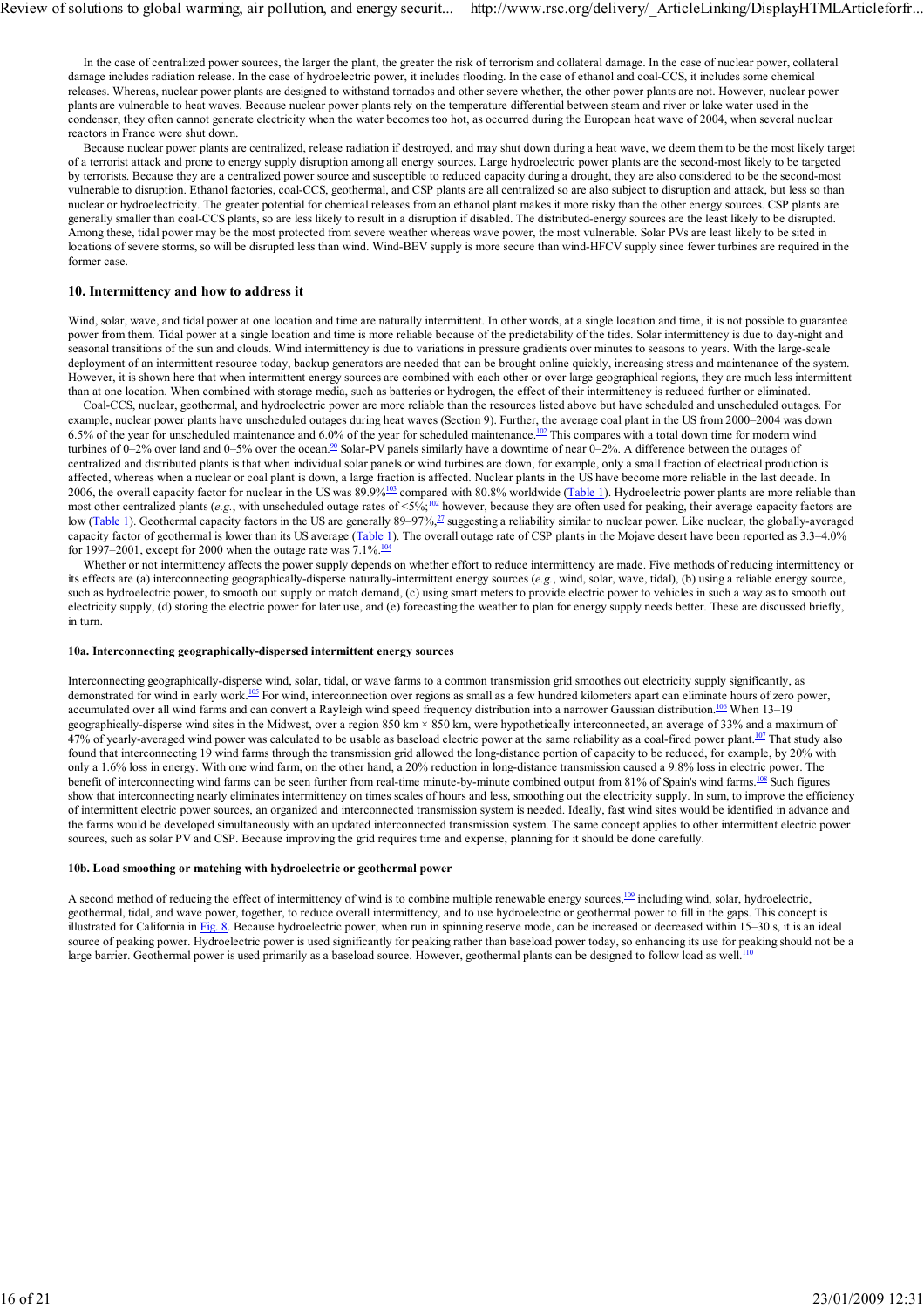

#### 10c. Using smart meters to provide electric power for vehicles at optimal times

A third method of smoothing intermittent power is to upgrade smart meters<sup>112</sup> to provide electricity for electric vehicles when wind power supply is high and to reduce the power supplied to vehicles when wind power is low. Utility customers would sign up their electric vehicles under a plan by which the utility controlled the night-time (primarily) or daytime supply of power to the vehicles. Since most electric vehicles would be charged at night, this would provide primarily a night-time method of smoothing out demand to meet supply.

#### 10d. Storage

A fourth method of dealing with intermittency is to store excess intermittent energy in batteries (e.g., for use in BEVs), hydrogen gas (e.g., for use in HFCVs), pumped hydroelectric power, compressed air  $(e.g.,$  in underground caverns or turbine nacelles), flywheels, or a thermal storage medium (as done with CSP). One calculation shows that the storage of electricity in car batteries, not only to power cars but also to provide a source of electricity back to the grid (vehicle-to-grid, or V2G), could stabilize wind power if 50% of US electricity were powered by wind and 3% of vehicles were used to provide storage.<sup>113</sup> The only disadvantage of storage for grid use rather than direct use is conversion losses in both directions rather than in one.

#### 10e. Forecasting

Finally, forecasting the weather (winds, sunlight, waves, tides, precipitation) gives grid operators more time to plan ahead for a backup energy supply when an intermittent energy source might produce less than anticipated. Forecasting is done with either a numerical weather prediction model, the best of which can produce minute-by-minute predictions 1–4 d in advance with good accuracy, or with statistical analyses of local measurements. The use of forecasting reduces uncertainty and improves planning, thus reduces the relevance of intermittency.

We rank each energy technology combination in terms of intermittency based on the scheduled and unscheduled downtime of the electric power source, whether the downtime affects a large or small fraction of electric power generation, the natural intermittency of the electric power source, and whether the technology combination includes a storage medium. For example, all cases considered involve combinations of the technology with either BEVs, HFCVs, or E85. Since BEVs are charged over a several-hour period, the instantaneous electricity production is not so important when the aggregate production over the period is guaranteed. With HFCVs, the hydrogen fuel is produced by electrolysis and can be stored for months to years. Thus, neither instantaneous nor weekly or seasonal fluctuations are necessarily disadvantageous. Since E85 can be stored, intermittency of its production is similarly not so much of an issue. Based on the low downtime of wind turbines, the fact that downtime affects only a small portion of the source, and the fact that intermittency is irrelevant for the production of hydrogen, we rank wind-HFCVs as the most reliable of all potential energy technology combinations. Because of the low outage rate and the ability to turn hydroelectric power on and off when it is in spinning reserve mode within 15–30 s, hydro-BEVs are ranked the second-most reliable of all energy technology combinations.

Because E85 can be stored, its production is generally independent of short-term intermittency. However, because ethanol plants are subject to fluctuations in crop supplies due to variations in weather and are more susceptible than hydroelectric power or wind turbines to planned or unplanned outages, corn- and cellulosic-E85 are tied for third. The remaining combinations involve production of electricity for BEVs. CSP-BEVs are ranked fifth because of CSP's ability to store energy in thermal storage media on-site and their low overall outage rate (<5%). Although geothermal, nuclear, and coal-CCS can supply electricity in winter better than CSP-BEVs, the outage rates for the former technologies are higher, thus they are ranked 6th–8th, respectively. Tidal power is somewhat predictable, thus tidal-BEVs are ranked 9th. Wind-BEVs, PV-BEVs, and wave-BEVs are more intermittent.<sup>114,115</sup> If wind peaks at night, such as over land in many predictable, thus tidal-BEVs are ranked 9th. Wind-BEVs, PV-BE places, PV can match daytime peak loads better than wind $\frac{114}{4}$  (e.g., Fig. 8). However, for powering BEVs, most demand will be at night. Further, offshore wind and wave power generally peak during the time of peak demand. As such, we rank PV-BEVs, wind-BEVs, and wave-BEVs the same in terms of reliability. As discussed, the reliability of the intermittent technologies can be improved or ensured with the four methods discussed in this section; the rankings do not reflect such potential improvements.

# 11. Overall results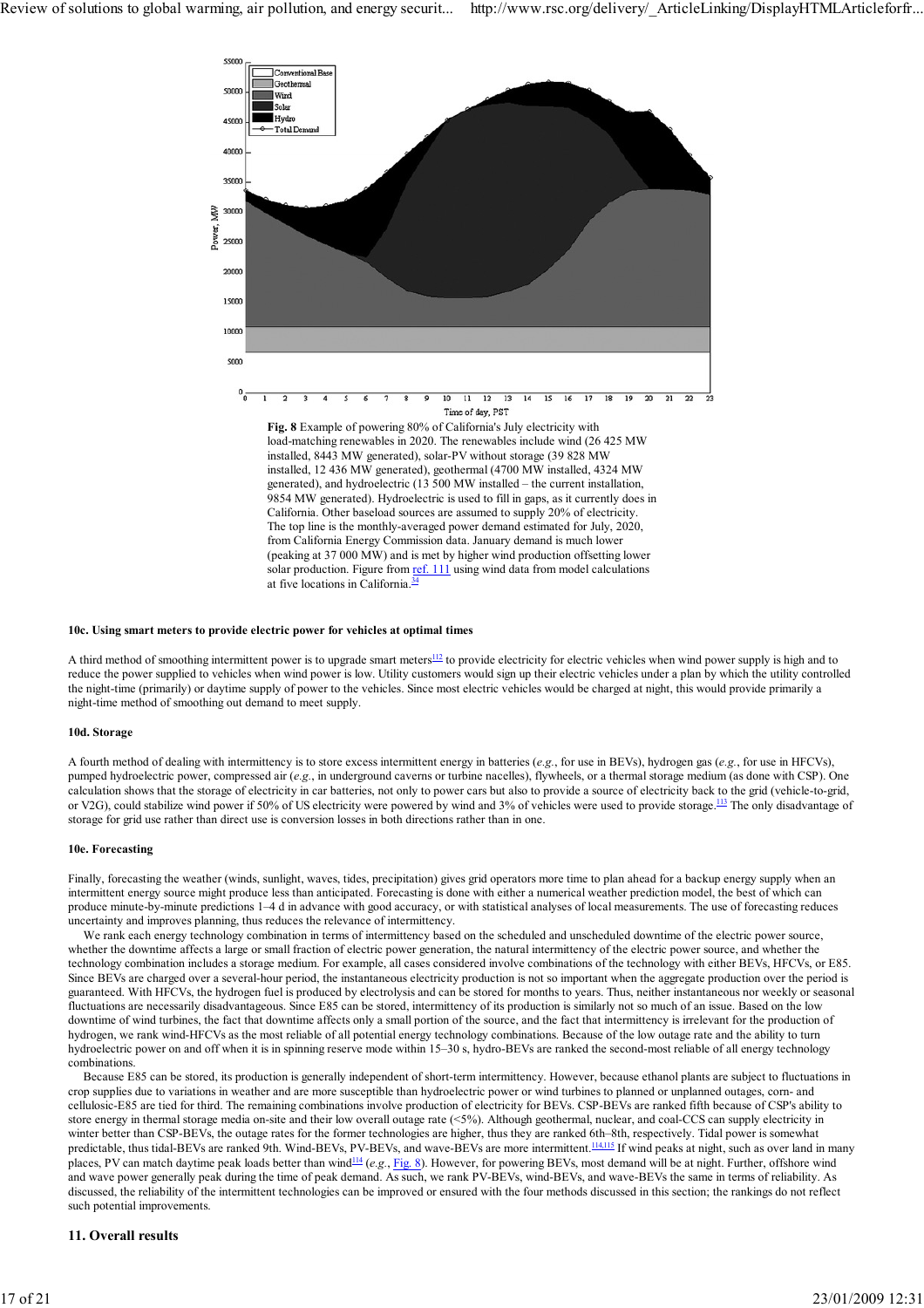Table 4 ranks each of 12 technology combinations for running US vehicles in terms of 11 categories considered, then weights each ranking by the relative importance of each category to obtain an overall ranking of the technology combination. The weights ensure that effects on CO<sub>2</sub>e emissions and mortality are given the highest priority. The third priority is footprint on the ground combined with spacing, followed by the combination of reliability plus energy supply disruption, then water consumption and resource availability, then the combination of effects on wildlife plus water chemical and thermal pollution. Sensitivities of results to the weights are discussed shortly.

The rankings for each category are referenced in the footnote of the table and were discussed previously, except not completely with respect to resource availability. With respect to resource availability, we consider the technical potential of the resource from Table 1, whether the spread of the technology to a large scale is limited by its footprint land area from Fig. 5, and the difficulty of extracting the resource. Based on these criteria, PV-BEVs are ranked the highest in terms of resource because solar-PV has the greatest overall resource availability without the need to extract the resource from the ground and is not limited by area for supplying a substantial portion of US power. Wind-BEVs and wind-HFCVs are ranked second and third, respectively, since wind is the secondmost-abundant natural resource, wind does not require extraction from the ground, and wind's footprint area is trivial. CSP-BEVs are ranked fourth due to the great abundance of solar. They are behind PV-BEVs and the wind technologies due to the greater footprint required for CSP-BEVs. Wave- and tidal-BEVs follow due to the renewable nature of their resource and their small footprint. Geo-BEVs are next, since they require extraction from the ground and the resource (heat from the earth) can dissipate at a given location although it will replenish over time. CCS-BEVs and nuclear-BEVs follow due to their abundant, although limited resource, but with the need to extract the resource from the ground, transport it, and process it. Hydro-BEVs are limited by the land required for reservoirs. Similarly, corn-E85 and cellulosic-E85 are limited by their significant land requirements, with cellulosic ethanol potentially requiring more land than corn ethanol  $(Fig. 5$  and  $6)$ .

From the overall rankings in Table 4, four general tiers of technology options emerge based on distinct divisions in weighted average score of the technology. Tier 1 (<4.0), includes wind-BEVs and wind-HFCVs. Tier 2 (4.0–6.5) includes CSP-BEVs, geo-BEVs, PV-BEVs, tidal-BEVs, and wave-BEVs. Tier 3 (6.5–9.0) includes hydro-BEVs, nuclear-BEVs, and CCS-BEVs. Tier 4 (>9) includes corn- and cellulosic-E85.

Wind-BEVs rank first in seven out of 11 categories, including the two most important, mortality and climate damage reduction. Although HFCVs are less efficient than BEVs, wind-HFCVs still provide a greater benefit than any other vehicle technology. The Tier 2 combinations all provide outstanding benefits with respect to climate and mortality. The Tier 3 technologies are less desirable. However, hydroelectricity, which is cleaner than coal-CCS or nuclear with respect to climate and health, is an excellent load balancer. As such, hydroelectricity is recommended ahead of the other Tier 3 power sources, particularly for use in combination with intermittent renewables (wind, solar, wave). The Tier 4 technologies are not only the lowest in terms of ranking, but provide no proven climate or mortality benefit and require significant land and water.

The rankings in Table 4 are not significantly sensitive to moderate variations in the weightings. For example, increasing the weighting of mortality by 3% and decreasing that of CO<sub>2</sub>e emissions by 3% does not change any overall ranking. Similarly, increasing the weighting of normal operating reliability by 3% and decreasing that of water supply by 3% does not change any ranking. Larger changes in weightings do not change the rankings at the top or bottom. They can result in some shifting in the middle, but not significantly.

# 12. Example large-scale application

Table 4 suggests that the use of wind-BEVs would result in the greatest benefits among options examined. How many wind turbines, though, are necessary for the large-scale deployment of wind-BEVs? Assuming an RE Power 5 MW turbine (126 m diameter rotor), 16 the US in 2007 would need about 73,000-144,000 5 MW turbines (with a 126 m diameter rotor) to power all onroad (light and heavy-duty) vehicles converted to BEVs (Fig. 9, ESI1). The low estimate corresponds to a mean annual wind speed of 8.5 m s<sup>-1</sup>, a BEV plug-to-wheel efficiency of 86%,<sup>117</sup> and conversion/transmission/array losses of 10%; the high number, to a mean wind speed of 7.0 m s<sup>-1</sup>, a BEV efficiency of 75%, and losses of 15%. This number of turbines is much less than the 300 000 airplanes the US manufactured during World War II and less than the 150 000 smaller turbines currently installed worldwide. This would reduce US CO<sub>2</sub> by 32.5–32.7% and nearly eliminate 15 000 yr−1 vehicle-related air pollution deaths in 2020. A major reason the number of turbines required is small is that the plug-to-wheel efficiency of BEVs (75–86%) is much greater than the average tank-to-wheel efficiency of fossil-fuel vehicles (17%) (ESI ). As such, a conversion to BEVs reduces the energy required, resulting in a small number of devices. Fig. 9 also indicates that the US could theoretically replace 100% of its 2007 carbon-emitting pollution with 389 000–645 000 5 MW wind turbines. Globally, wind could theoretically replace all fossil-fuel carbon with about 2.2–3.6 million 5 MW turbines (assuming the use of new vehicle technologies, such as BEVs) (ESI<sup>1</sup>).



Fig. 9 Thousands of 5 MW wind turbines needed, placed in locations where the mean annual wind speed is 7.0 m s<sup>-1</sup> (high number) to 8.5 m s<sup>-1</sup> (low number), to displace 100% of US CO<sub>2</sub> from each source. Onroad vehicles include light and heavy-duty vehicles and are assumed to be replaced by BEVs. See ESI<sup>t</sup> for calculations. The corresponding sources of the 5970 MT-CO<sub>2</sub> emitted in the US in 2007 are onroad vehicles: 24.6%, coal electricity: 32.8%, oil electricity: 0.91%, natural gas electricity: 6.1%, and other: 35.7%.

#### 13. Conclusions

This review evaluated nine electric power sources (solar-PV, CSP, wind, geothermal, hydroelectric, wave, tidal, nuclear, and coal with CCS) and two liquid fuel options (corn-E85, cellulosic E85) in combination with three vehicle technologies (BEVs, HFCVs, and E85 vehicles) with respect to their effects on globalwarming-relevant emissions, air pollution mortality, and several other factors. Twelve combinations of energy source-vehicle type were considered. Among these, the highest-ranked (Tier 1 technologies) were wind-BEVs and wind-HFCVs. Tier 2 technologies were CSP-BEVs, geo-BEVs, PV-BEVs, tidal-BEVs, and wave-BEVs. Tier 3 technologies were hydro-BEVs, nuclear-BEVs, and CCS-BEVs. Tier 4 technologies were corn- and cellulosic-E85.

Wind-BEVs performed best in seven out of 11 categories, including mortality, climate-relevant emissions, footprint, water consumption, effects on wildlife, thermal pollution, and water chemical pollution. The footprint area of wind-BEVs is 5.5–6 orders of magnitude less than that for E85 regardless of ethanol's source, 4 orders of magnitude less than those of CSP-BEVs or PV-BEVs, 3 orders of magnitude less than those of nuclear- or coal-BEVs, and 2–2.5 orders of magnitude less than those of geothermal, tidal, or wave BEVs.

The intermittency of wind, solar, and wave power can be reduced in several ways: (1) interconnecting geographically-disperse intermittent sources through the transmission system, (2) combining different intermittent sources (wind, solar, hydro, geothermal, tidal, and wave) to smooth out loads, using hydro to provide peaking and load balancing, (3) using smart meters to provide electric power to electric vehicles at optimal times, (4) storing wind energy in hydrogen, batteries, pumped hydroelectric power, compressed air, or a thermal storage medium, and (5) forecasting weather to improve grid planning.

Although HFCVs are less efficient than BEVs, wind-HFCVs still provide a greater benefit than any other vehicle technology aside from wind-BEVs.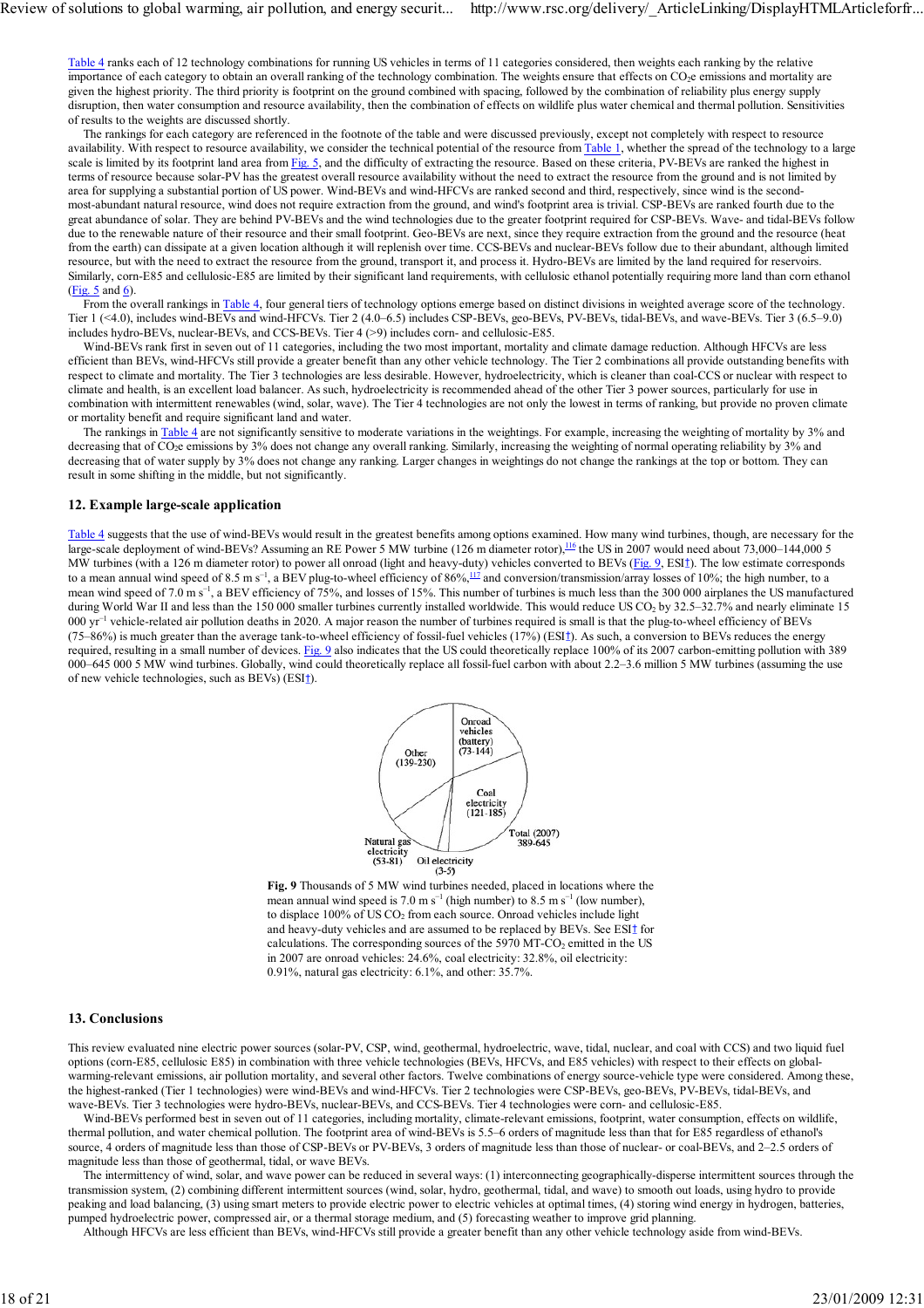Wind-HFCVs are also the most reliable combination due to the low downtime of wind turbines, the distributed nature of turbines, and the ability of wind's energy to be stored in hydrogen over time

The Tier 2 combinations all provide outstanding benefits with respect to climate and mortality. Among Tier 2 combinations, CSP-BEVs result in the lowest CO2e emissions and mortality. Geothermal-BEVs require the lowest array spacing among all options. Although PV-BEVs result in slightly less climate benefit than CSP-BEVs, the resource for PVs is the largest among all technologies considered. Further, much of it can be implemented unobtrusively on rooftops. Underwater tidal powering BEVs is the least likely to be disrupted by terrorism or severe weather.

The Tier 3 technologies are less beneficial than the others. However, hydroelectricity is an excellent load-balancer and cleaner than coal-CCS or nuclear with respect to CO<sub>2</sub>e and air pollution. As such, hydroelectricity is recommended ahead of these other Tier 3 power sources.

The Tier 4 technologies (cellulosic- and corn-E85) are not only the lowest in terms of ranking, but may worsen climate and air pollution problems. They also require significant land relative to other technologies. Cellulosic-E85 may have a larger land footprint and higher upstream air pollution emissions than corn-E85. Mainly for this reason, it scored lower overall than corn-E85. Whereas cellulosic-E85 may cause the greatest average human mortality among all technologies, nuclear-BEVs cause the greatest upper-estimate risk of mortality due to the risk of nuclear attacks resulting from the spread of nuclear energy facilities that allows for the production of nuclear weapons. The largest consumer of water is corn-E85. The smallest consumers are wind-BEVs, tidal-BEVs, and wave-BEVs.

In summary, the use of wind, CSP, geothermal, tidal, solar, wave, and hydroelectric to provide electricity for BEVs and HFCVs result in the most benefit and least impact among the options considered. Coal-CCS and nuclear provide less benefit with greater negative impacts. The biofuel options provide no certain benefit and result in significant negative impacts. Because sufficient clean natural resources (e.g., wind, sunlight, hot water, ocean energy, gravitational energy) exists to power all energy for the world, the results here suggest that the diversion of attention to the less efficient or non-efficient options represents an opportunity cost that delays solutions to climate and air pollution health problems.

The relative ranking of each electricity-BEV option also applies to the electricity source when used to provide electricity for general purposes. The implementation of the recommended electricity options for providing vehicle and building electricity requires organization. Ideally, good locations of energy resources would be sited in advance and developed simultaneously with an interconnected transmission system. This requires cooperation at multiple levels of government.

# Acknowledgements

I would like to thank Cristina Archer, Ben Carver, Ralph Cavanagh, Bethany Corcoran, Mike Dvorak, Eena Sta. Maria, Diana Ginnebaugh, Graeme Hoste, Holmes Hummel, Willett Kempton, Earl Killian, Jon Koomey, Gilbert Masters, Eric Stoutenburg, Ron Swenson, John Ten Hoeve, and Joe Westersund for helpful suggestions and comments. This work was not funded by any interest group, company, or government agency.

# References

- 1 World Health Organization (WHO), The World Health Report, Annex Table 9, 2002, http://www.who.int/whr/2002/en/whr2002\_annex9\_10.pdf.
- 2 B. D. Ostro, H. Tran and J. I. Levy, The health benefits of reduced tropospheric ozone in California, J. Air Waste Manage. Assoc., 2006, 56, 1007–1021 [Links].
- 3 C. A. Pope, III and D. W. Dockery, 2006 Critical review Health effects of fine particulate air pollution: Lines that connect, J. Air Waste Manage. Assoc., 2006, 56, 709–742 [Links].
- 4 M. Z. Jacobson, The climate response of fossil-fuel and biofuel soot, accounting for soot's feedback to snow and sea ice albedo and emissivity, J. Geophys. Res., 2004, 109, D21201 [Links].
- 5 Intergovernmental Panel on Climate Change (IPCC), The physical science basis of climate change, Cambridge University Press, New York, 2007, http://ipcc-wg1.ucar.edu/wg1/.
- 6 M. Z. Jacobson, Strong radiative heating due to the mixing state of black carbon in atmospheric aerosols, Nature, 2001, 409, 695–697 [Links].
- 7 M. Z. Jacobson, Control of fossil-fuel particulate black carbon plus organic matter, possibly the most effective method of slowing global warming, J. Geophys. Res., 2002, 107(D19), 4410 [Links].
- 8 S. H. Chung and J. H. Seinfeld, Global Distribution and Climate Forcing of Carbonaceous Aerosols, J. Geophys. Res., [Atmos.], 2002, 107(D19), 4407 [Links].
- 9 J. Hansen and et al., Efficacy of climate forcing, J. Geophys. Res., 2005, 110, D18104 [Links].
- 10 V. Ramanathan and G. Carmichael, Global and regional climate changes due to black carbon, Nat. Geosci., 2008, 1, 221–227.
- 11 G. M. Masters, Renewable and Efficient Electric Power Systems, John Wiley and Sons, New York, 2004, 654 pp.
- 12 National Renewable Energy Laboratory (NREL), PVWatts: A performance calculator for grid-connected PV systems, 2008, http://rredc.nrel.gov/solar /codes\_algs/PVWATTS/system.html.
- 13 J. W. Tester, E. M. Drake, M. J. Driscoll, M. W. Golay, and W. A. Peters, Sustainable Energy, MIT Press, Cambridge, Mass, 2005, 846 pp.
- 14 World Energy Organization (WEO), 2007, www.worldenergy.org/documents/ser2007\_executive\_summary.pdf.
- 15 Cruz, J., ed., Ocean Wave Energy, Springer-Verlag, Berlin, 2008, 431 pp.
- 16 Intergovernmental Panel on Climate Change (IPCC), Working Group III, 2007b, http://www.mnp.nl/ipcc/pages\_media/FAR4docs/final\_pdfs\_ar4 /Chapter04.pdf.
- 17 Department of Energy (DOE), 2008, http://www.fossil.energy.gov/programs/powersystems/futuregen/.
- 18 W. G. Colella, M. Z. Jacobson and D. M. Golden, Switching to a U.S. hydrogen fuel cell vehicle fleet: The resultant change in emissions, energy use, and global warming gases, J. Power Sources, 2005, 150, 150-181 [Links].
- 19 M. Z. Jacobson, W. G. Colella and D. M. Golden, Cleaning the air and improving health with hydrogen fuel cell vehicles, Science, 2005, 308, 1901-1905 [Links].
- 20 International Energy Agency (IEA) (2007) Key World Energy Statistics 2007, www.iea.org/textbase/nppdf/free/2007/key\_stats\_2007.pdf.
- 21 Wikipedia, Photovoltaics, 2008, http://en.wikipedia.org/wiki/Photovoltaic.
- 22 A. Leitner, Fuel from the sky: Solar Power's Potential for Western Energy Supply, NREL/SR-550-32160, 2002, www.nrel.gov/csp/pdfs/32160.pdf.
- 23 C. L. Archer and M. Z. Jacobson, Evaluation of global wind power, J. Geophys. Res., 2005, 110, D12110 [Links].
- 24 W. Kempton, C. L. Archer, A. Dhanju, R. W. Garvine and M. Z. Jacobson, Large CO<sub>2</sub> reductions via offshore wind power matched to inherent storage in energy end-uses, Geophys. Res. Lett., 2007, 34, L02817 [Links].
- 25 Global Wind Energy Council (GWEC), 2008, http://www.gwec.net/index.php?id = 30#x0026;no\_cache = 1#x0026;tx\_ttnews%5Btt\_news%5D =  $139\#x0026$ ;tx\_ttnews%5BbackPid%5D = 4#x0026;cHash = 6691aa654e.
- 26 R. Wiser, and M. Bolinger, Annual report on U.S. wind power installation, cost, and performance trends: 2007, LBNL-275E, U.S. Department of Energy, 2008, http://eetd.lbl.gov/ea/ems/reports/lbnl-275e.pdf.
- 27 Geothermal Energy Association (GEA), 2008, www.geo-energy.org/aboutGE/environment.aspwww.geo-energy.org/aboutGE/basics.aspwww.geoenergy.org/aboutGE/powerPlantCost.aspwww.geo-energy.org/aboutGE/potentialUse.asp#world.
- 28 Ocean Energy Council, 2008, www.oceanenergycouncil.com/index.php/Tidal-Energy/Tidal-Energy.html.
- 29 International Energy Agency (IEA), Statistics by county/region, 2006, www.iea.org/Textbase/stats/index.asp.
- 30 Energy Information Administration (EIA) (2008) International energy outlook 2008, http://www.eia.doe.gov/oiaf/ieo/coal.html.
- 31 D. V. Spitzley, and G. A. Keoleian, Life cycle environmental and economic assessment of willow biomass electricity: A comparison with other renewable and non-renewable sources, Report No. CSS04–05R, 2005, http://css.snre.umich.edu/css\_doc/CSS04-05R.pdf.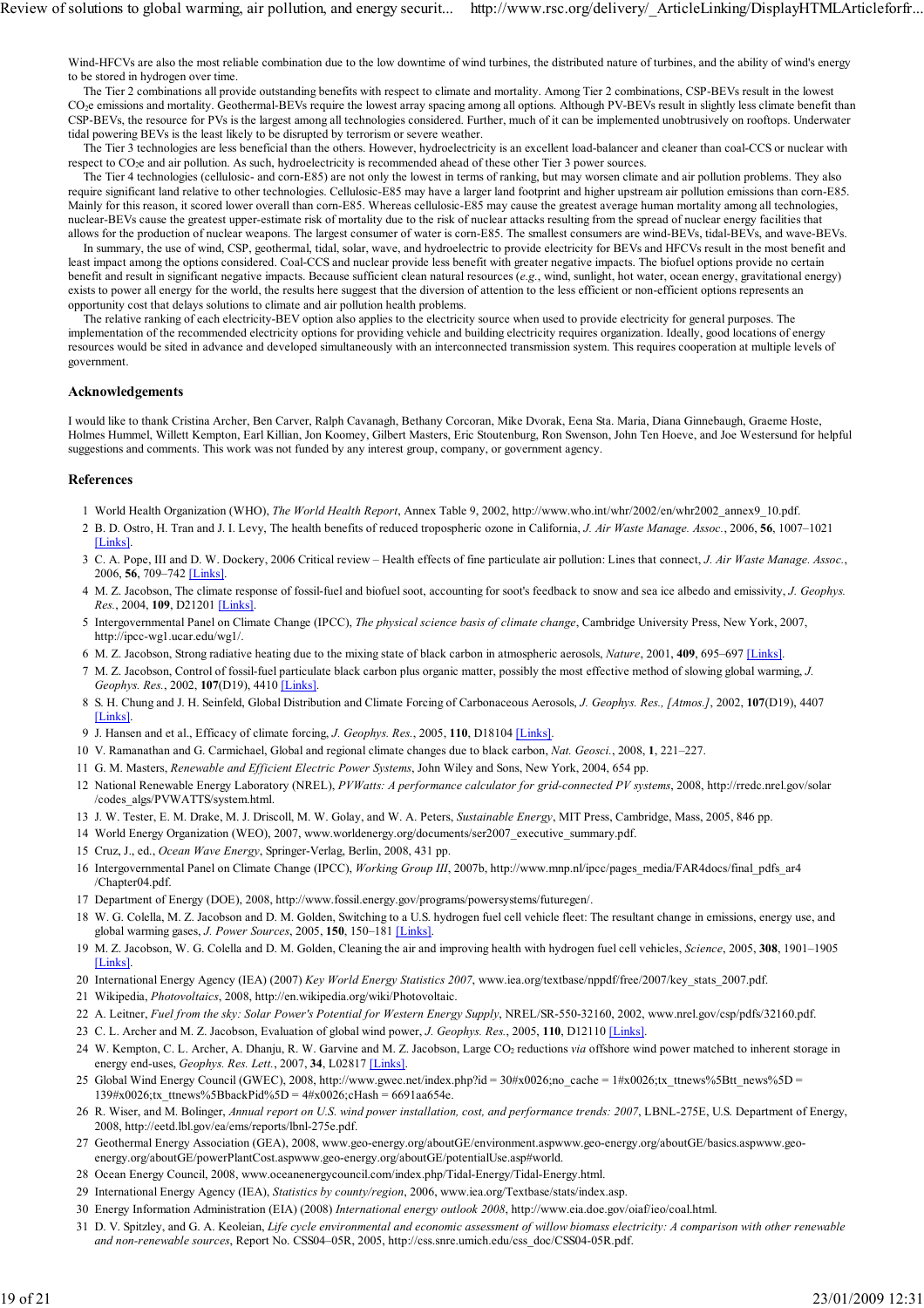- 32 Intergovernmental Panel on Climate Change (IPCC), IPCC special report on carbon dioxide capture and storage. Prepared by working group III, ed. Metz. B., O. Davidson, H. C. de Coninck, M. Loos, and L. A. Meyer, Cambridge University Press, Cambridge, UK; New York, NY, USA, 2005, 442 pp., http://arch.rivm.nl/env/int/ipcc/.
- 33 M. Z. Jacobson and G. M. Masters, Exploiting wind versus coal, Science, 2001, 293, 1438–1438 [Links].
- 34 M. J. Dvorak, M. Z. Jacobson, and C. L. Archer (2007), California offshore wind energy potential, Proc. AWAE Wind Power, 2007, June 3-6, Los Angeles, California, CD-ROM.
- 35 W. Munk and C. Wunsch, Abyssal recipes II: energetics of tidal and wind mixing, Deep–Sea Res. Part I, 1998, 45(12), 1977–2010 [Links].
- 36 G. I. Marchuk, and B. A. Kagan, Dynamics of Ocean Tides, Kluwer Academic Publishers, 1989.
- 37 S. Krohn, ed., The energy balance of modern wind turbines, Wind Power, 1997, 16, 1–15.
- 38 E. H. du Marchie van Voorthuysen, Large-scale concentrating solar power (CSP) technology, in Macro-Engineering: a Challenge for the Future, ed. V. Badescu, R. B. Cathcart, R. D. Schuiling, Springer, 2006, Ch. 3, www.gezen.nl/wordpress/wp-content/uploads/2007/01/macroengineering-5.pdf.
- 39 Mendax Microsystems, Solar power plants, 2007, http://www.mendax.com/Solution-Warehouse.aspx?slnid = 75&iid=.
- 40 K. Tahara, T. Kojimaa and A. Inaba, Evaluation of CO2 payback time of power plant by LCA, Energy Convers. Manage., 1997, 38(Supp. 1), S615–S620 [Links], http://www.sciencedirect.com/science?\_ob = ArticleURL&\_udi = B6V2P-4DS9V40-3K&\_user = 145269&\_rdoc = 1&\_fmt = &\_orig=search& sort=d&view=c& acct = C000012078& version = 1& urlVersion = 0& userid = 145269&md5 = 8381efaf8294dc1d2054d3882d53d667.
- 41 S. Banerjee, L. J. Duckers, R. Blanchard, and B. K. Choudhury, Life cycle analysis of selected solar and wave energy systems. Adv. Energy Res. 2006, www.ese.iitb.ac.in/aer2006\_files/papers/142.pdf.
- 42 R. Delmas, Long term greenhouse gas emissions from the hydroelectric reservoir of Petit Saut (French Guiana) and potential impacts, Global Warming and Hydroelectric Reservoirs, 2005, CDD 363.73874, pp. 117–124.
- 43 P. J. Meier, Life-cycle assessment of electricity generation systems and applications for climate change policy analysis, Fusion Technology Institute, U. Wisconsin, 2002, UWFDM-1181, http://fti.neep.wisc.edu/pdf/fdm1181.pdf.
- 44 J. Pearce, and A. Lau, Net energy analysis for sustainable energy production from silicon based solar cells, Proceedings of Solar 2002, Sunrise on the Reliable Energy Economy, June 15–20, 2002, Reno, Nevada, http://jupiter.clarion.edu/~jpearce/Papers/netenergy.pdf.
- 45 C. Bankier, and S. Gale, *Energy payback of roof mounted photovoltaic cells*, Energy Bulletin, 2006, www.energybulletin.net/17219.html.
- 46 V. Fthenakis and E. Alsema, Photovoltaics energy payback times, greenhouse gas emissions and external costs: 2004–early 2005 status, Prog. Photovolt: Res. Appl., 2006, 14, 275-280 [Links], www.clca.columbia.edu/papers/Photovoltaic\_Energy\_Payback\_Times.pdf.
- 47 M. Raugei, S. Bargigli and S. Ulgiati, Life cycle assessment and energy pay-back time of advanced photovoltaic modules: CdTe and CIS compared to poly-Si, Energy, 2007, 32, 1310–1318 [Links].
- 48 V. M. Fthenakis and H. C. Kim, Greenhouse-gas emissions from solar electric- and nuclear power: A life-cycle study, *Energy Policy*, 2007, 35, 2549–2557 [Links].
- 49 World Nuclear Association (WNO), Comparative carbon dioxide emissions from power generation, 2008, www.world-nuclear.org/education /comparativeco2.html.
- 50 B. K. Sovacool, Valuing the greenhouse gas emissions from nuclear power: A critical survey, Energy Policy, 2008, 36, 2940–2953.
- 51 F. H. Koch, Hydropower-internalized costs and externalized benefits, International Energy Agency (IEA) Implementing agreement for hydropower technologies and programs, Ottawa, Canada, 2000, www.nei.org/keyissues/protectingtheenvironment/lifecycleemissionsanalysis/.
- 52 N. Odeh and T. T. Cockerill, Life cycle GHG assessment of fossil fuel power plants with carbon capture and storage, Energy Policy, 2008, 36, 367-380 [Links].
- 53 H. Shapouri, J. A. Duffield and M. Wang, The energy balance of corn ethanol revisited, Trans. ASAE, 2003, 46, 959–968.
- 54 D. Pimentel and T. W. Patzek, Ethanol production using corn, switchgrass, and wood; biodiesel production using soybean and sunflower, Nat. Resour. Res., 2005, 14, 67–76.
- 55 A. E. Farrell, R. J. Plevin, B. T. Turner, A. D. Jones, M. O'Hare and D. M. Kammen, Ethanol can contribute to energy and environmental goals, Science, 2006, 311, 506–508 [Links].
- 56 T. Patzek, Science, 2006, 312, 1747 , supporting online material.
- 57 T. W. Patzek, The real biofuel cycle, 2006b, http://petroleum.berkeley.edu/patzek/BiofuelQA/Materials/RealFuelCycles-Web.pdf.
- 58 M. Delucchi, Lifecycle analyses of biofuels, 2006, www.its.ucdavis.edu/publications/2006/UCD-ITS-RR-06-08.pdf.
- 59 D. Tilman, J. Hill and C. Lehman, Carbon-negative biofuels from low-input high-diversity grassland, Science, 2006, 314, 1598–1600 [Links].
- 60 J. Fargione, J. Hill, D. Tilman, S. Polasky and P. Hawthorne, Land clearing and the biofuel carbon debt, Science, 2008, 319, 1235–1238 [Links].
- 61 T. Searchinger, R. Heimlich, R. A. Houghton, F. Dong, A. Elobeid, J. Fabiosa, S. Tokgoz, D. Hayes and T.-H. Yu, Use of U.S. cropland for biofuels increases greenhouse gases through emissions from land-use change, Science, 2008, 319, 1238–1240 [Links].
- 62 M. Z. Jacobson, The short-term cooling but long-term global warming due to biomass burning, J. Clim., 2004, 17, 2909–2926 [Links].
- 63 B. Cohen, The nuclear energy option, Plenum Press, 1990, www.phyast.pitt.edu/~blc/book/chapter9.html.
- 64 J. Koomey and N. E. Hultman, A reactor-level analysis of busbar costs for U.S. nuclear plants, 1970–2005, Energy Policy, 2007, 35, 5630–5642 [Links].
- 65 World Nuclear Association (WNO), Energy analysis of power systems, 2008a, www.world-nuclear.org/info/inf11.html.
- 66 T. Van de Wekken, Doing it right: The four seasons of wind farm development, 2008, http://www.renewableenergyworld.com/rea/news/reworld/story?id = 52021.
- 67 D. Chandrasekharam, Geothermal energy resources and utilization, 2008, www.geos.iitb.ac.in/geothermalindia/pubs/geoweb.htm.
- 68 O. B. Toon, R. P. Turco, A. Robock, C. Bardeen, L. Oman and G. L. Stenchikov, Atmospheric effects and societal consequences of regional scale nuclear conflicts and acts of individual nuclear terrorism, Atmos. Chem. Phys., 2007, 7, 1973–2002 [Links].
- 69 National Academy of Sciences (NAS), Monitoring nuclear weapons and nuclear-explosive materials, National Academy of Sciences, Washington, D.C., 2005, 250 pp.
- 70 A. Robock, L. Oman, G. L. Stenchikov, O. B. Toon, C. Bardeen and R. P. Turco, Climate consequences of regional nuclear conflicts, Atmos. Chem. Phys., 2007, 7, 2003–2012 [Links].
- 71 United States Environmental Protection Agency (USEPA), Methodology for estimating CO2 emissions from municipal solid waste combustion, 2003, http://yosemite.epa.gov/OAR/globalwarming.nsf/UniqueKeyLookup/LHOD5MJT9U/\$File/2003-final-inventory\_annex\_i.pdf.
- 72 M. O. Andreae and P. Merlet, Emission of trace gases and aerosols from biomass burning, Global Biogeochem. Cycles, 2001, 15, 955–966 [Links].
- 73 M. Z. Jacobson, On the causal link between carbon dioxide and air pollution mortality, Geophys. Res. Lett., 2008, 35, L03809 [Links].
- 74 J. V. Spadaro and A. Rabl, Damage costs due to automotive air pollution and the influence of street canyons, Atmos. Environ., 2001, 35, 4763-4775 [Links].
- 75 M. Z. Jacobson, Effects of ethanol (E85) versus gasoline vehicles on cancer and mortality in the United States, Environ. Sci. Technol., 2007, 41(11), 4150–4157 [Links].
- 76 L. A. Graham, S. L. Belisle and C.-L. Baas, Emissions from light duty gasoline vehicles operating on low blend ethanol gasoline and E85, Atmos. Environ., 2008, 42, 4498–4516 [Links].
- 77 United States Department of Agriculture (USDA), Agriculture baseline database, 2008, http://www.ers.usda.gov/db/baseline/default.asp?ERSTab = 3.
- 78 Hladik, Cellulose ethanol is ready to go, 2006, www.c2c.ucsb.edu/summit2006/pdf/presentation\_maurice\_hladik.pdf.